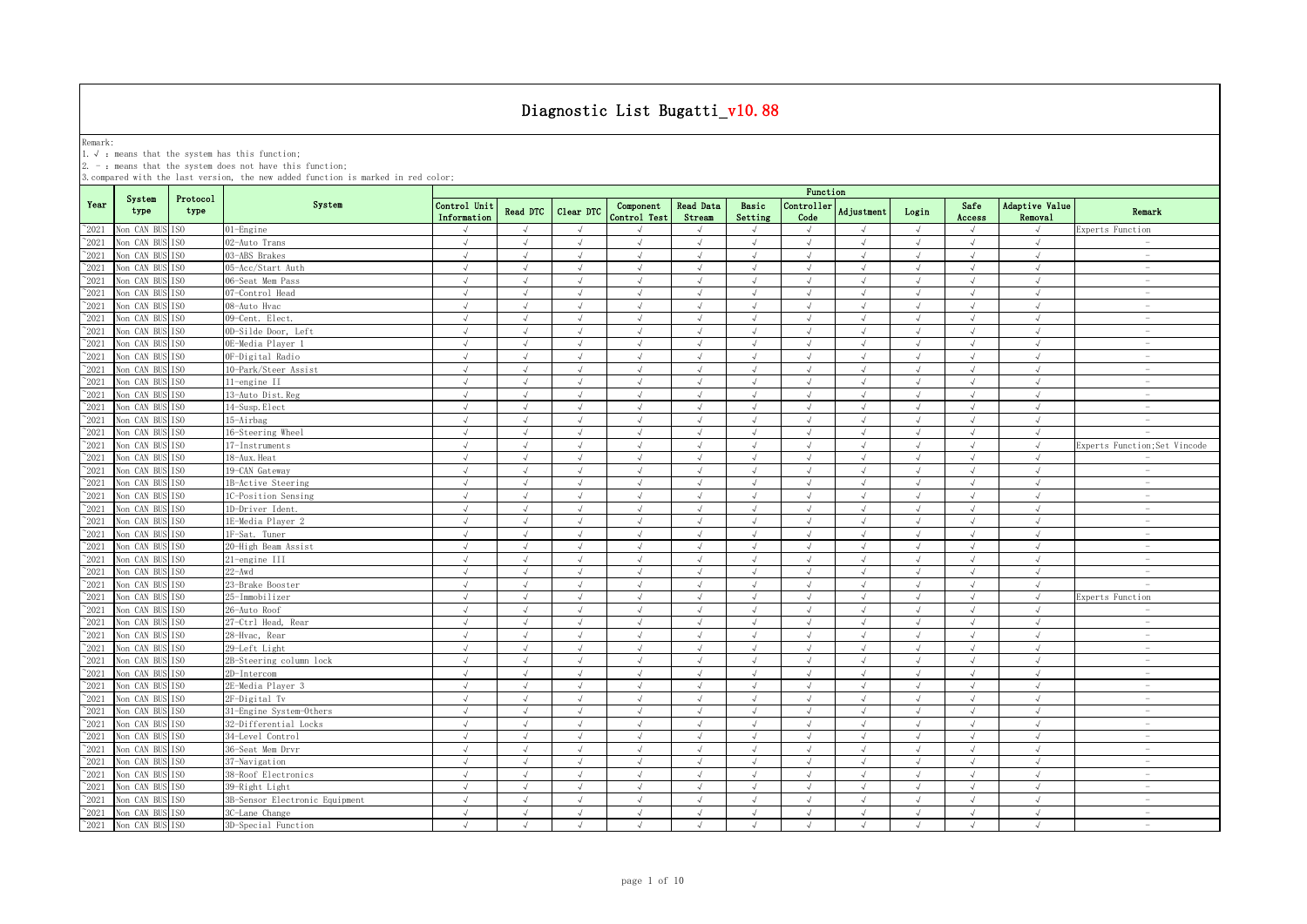Remark:<br>1.√ : means that the system has this function;<br>2. - : means that the system does not have this function;

|                |                               |                  |                                             |                             |                 |               |                           |                            |                  | Function                    |                |            |                |                           |                                 |
|----------------|-------------------------------|------------------|---------------------------------------------|-----------------------------|-----------------|---------------|---------------------------|----------------------------|------------------|-----------------------------|----------------|------------|----------------|---------------------------|---------------------------------|
| Year           | System<br>type                | Protocol<br>type | System                                      | Control Unit<br>Information | <b>Read DTC</b> | Clear DTC     | Component<br>Control Test | <b>Read Data</b><br>Stream | Basic<br>Setting | Controller<br>Code          | Adjustment     | Login      | Safe<br>Access | Adaptive Value<br>Removal | Remark                          |
| $\degree$ 2021 | Von CAN BUS ISO               |                  | 3E-Media Player 4                           | $\sqrt{ }$                  | $\sqrt{ }$      | $\sqrt{ }$    |                           | $\sqrt{ }$                 | $\sqrt{ }$       | $\sqrt{ }$                  |                | $\sqrt{ }$ | $\sqrt{ }$     | $\sqrt{ }$                |                                 |
| $^{\sim}$ 2021 | Non CAN BUS                   | IS <sub>0</sub>  | 42-Door Elect, Driver                       | $\sqrt{ }$                  | $\sqrt{ }$      | $\sqrt{ }$    | $\sqrt{ }$                | $\sqrt{ }$                 | $\sqrt{ }$       | $\sqrt{ }$                  | $\sqrt{ }$     | $\sqrt{ }$ | $\sqrt{ }$     | $\sqrt{ }$                | $\sim$                          |
| $^{\sim}$ 2021 | Non CAN BUS ISO               |                  | 44-Steering Assist                          | J                           |                 |               |                           | $\sqrt{ }$                 |                  | $\sqrt{ }$                  |                |            | $\sqrt{ }$     | $\sqrt{ }$                | $\sim$                          |
| $^{\sim}$ 2021 | Von CAN BUS                   | IS <sub>0</sub>  | 46-Central Conv                             | $\sqrt{}$                   | $\sqrt{ }$      | $\sqrt{}$     | $\sqrt{ }$                | $\sqrt{}$                  | $\sqrt{ }$       | √                           | $\sqrt{ }$     | $\sqrt{ }$ | $\sqrt{ }$     | $\sqrt{ }$                | $\hspace{0.1mm}-\hspace{0.1mm}$ |
| $^{\sim}$ 2021 | Non CAN BUS ISO               |                  | 47-Sound System                             | $\sqrt{ }$                  | $\mathcal{L}$   |               |                           | $\sqrt{ }$                 | $\mathcal{L}$    | $\sqrt{ }$                  | $\overline{a}$ | $\sqrt{ }$ |                | $\sqrt{ }$                | $\sim$                          |
| $^{\sim}$ 2021 | Non CAN BUS ISO               |                  | 48-Seat, Rear, Ds                           | $\sqrt{ }$                  | $\sqrt{ }$      | $\mathcal{L}$ |                           |                            | $\mathcal{L}$    | $\sqrt{ }$                  | $\mathcal{L}$  | $\sqrt{ }$ |                | $\sqrt{ }$                | $\overline{\phantom{a}}$        |
| $^{\sim}2021$  | Non CAN BUS ISO               |                  | 4C-Tvre Pressure II                         | $\sqrt{ }$                  | $\sqrt{ }$      |               | $\sqrt{ }$                | $\sqrt{ }$                 | $\sqrt{ }$       | $\sqrt{ }$                  |                | $\sqrt{ }$ | $\sqrt{ }$     | $\sqrt{ }$                |                                 |
| $^{\sim}$ 2021 | Non CAN BUS                   | TS <sub>0</sub>  | 4E-Ctrl Head Rr                             | $\sqrt{ }$                  | $\sqrt{ }$      | $\sqrt{ }$    | $\sqrt{ }$                | $\sqrt{ }$                 | $\sqrt{ }$       | $\sqrt{ }$                  | $\sqrt{ }$     | $\sqrt{ }$ | $\sqrt{ }$     | $\sqrt{ }$                |                                 |
| $^{\sim}2021$  | Non CAN BUS ISO               |                  | 4F-Central Electronic Control System II     | $\sqrt{ }$                  | $\sqrt{ }$      | $\sqrt{ }$    | $\sqrt{ }$                | $\sqrt{ }$                 | $\sqrt{ }$       | $\sqrt{ }$                  | $\sqrt{ }$     | $\sqrt{ }$ | $\sqrt{ }$     | $\sqrt{ }$                | $\sim$                          |
| $^{\sim}2021$  | Non CAN BUS                   | IS <sub>0</sub>  | 51-Electric Driving                         | $\sqrt{ }$                  | $\sqrt{ }$      | $\sqrt{ }$    | $\sqrt{ }$                | $\sqrt{ }$                 | $\sqrt{ }$       | $\sqrt{2}$                  | $\sqrt{ }$     | $\sqrt{ }$ | $\sqrt{ }$     | $\sqrt{ }$                | $\sim$                          |
| $^{\sim}2021$  | Non CAN BUS                   | IS <sub>0</sub>  | 52-Door Elect, Pass                         | $\sqrt{ }$                  | $\sqrt{ }$      | $\sqrt{}$     | $\sqrt{ }$                | $\sqrt{ }$                 | $\sqrt{ }$       | $\sqrt{ }$                  | $\sqrt{ }$     | $\sqrt{ }$ | $\sqrt{ }$     | $\sqrt{2}$                | $\sim$                          |
| $^{\sim}2021$  | Non CAN BUS                   | IS <sub>0</sub>  | 53-Parking Brake                            | $\sqrt{ }$                  | $\sqrt{ }$      | $\sqrt{ }$    | $\sqrt{ }$                | $\sqrt{ }$                 | $\sqrt{ }$       | $\sqrt{ }$                  | $\sqrt{ }$     | $\sqrt{ }$ | $\sqrt{ }$     | $\sqrt{ }$                | $\sim$                          |
| $^{\sim}2021$  | Non CAN BUS                   | IS <sub>0</sub>  | 55-Xenon Range                              | $\sqrt{ }$                  | $\sqrt{ }$      | $\sqrt{ }$    | $\sqrt{ }$                | $\sqrt{ }$                 | $\sqrt{ }$       | $\sqrt{ }$                  | $\sqrt{ }$     | $\sqrt{ }$ | $\sqrt{ }$     | $\sqrt{2}$                | $\overline{\phantom{a}}$        |
| $^{\sim}$ 2021 | Non CAN BUS ISO               |                  | 56-Radio                                    | $\sqrt{ }$                  | $\sqrt{ }$      | $\sqrt{ }$    | $\sqrt{ }$                | $\sqrt{ }$                 | $\sqrt{ }$       | $\sqrt{ }$                  | $\sqrt{ }$     | $\sqrt{ }$ | $\sqrt{ }$     | $\sqrt{ }$                | $\overline{\phantom{a}}$        |
| $^{\sim}$ 2021 | Non CAN BUS ISO               |                  | 57-Tv Tuner                                 | $\sqrt{ }$                  | $\sqrt{ }$      | $\sqrt{ }$    | $\sqrt{ }$                | $\sqrt{ }$                 | $\sqrt{ }$       | $\sqrt{ }$                  | $\sqrt{ }$     | $\sqrt{ }$ | $\sqrt{ }$     | $\sqrt{ }$                | $\overline{\phantom{a}}$        |
| $^{\sim}$ 2021 | Non CAN BUS ISO               |                  | 59-Tow Protection                           | $\sqrt{ }$                  | $\sqrt{ }$      | $\sqrt{ }$    | $\sqrt{ }$                | $\sqrt{ }$                 | $\sqrt{ }$       | $\sqrt{ }$                  | $\sqrt{ }$     | $\sqrt{ }$ | $\sqrt{ }$     | $\sqrt{ }$                | $\sim$                          |
| $^{\sim}$ 2021 | Non CAN BUS ISO               |                  | 5B-Passenger Side Rear Seat Adjustment      | $\sqrt{ }$                  | $\sqrt{ }$      | $\sqrt{ }$    | $\sqrt{ }$                | $\sqrt{ }$                 | $\sqrt{ }$       | $\sqrt{ }$                  | $\sqrt{ }$     | $\sqrt{ }$ | $\sqrt{ }$     | $\sqrt{ }$                | $\overline{\phantom{a}}$        |
| $^{\sim}$ 2021 | Non CAN BUS ISO               |                  | 5C-Lane Maintain                            | $\sqrt{ }$                  | $\sqrt{ }$      | $\sqrt{ }$    | $\sqrt{ }$                | $\sqrt{}$                  | $\sqrt{ }$       | $\sqrt{ }$                  | $\sqrt{ }$     | $\sqrt{ }$ | $\sqrt{ }$     | $\sqrt{ }$                | $\sim$                          |
| $^{\sim}$ 2021 | Non CAN BUS                   | IS <sub>0</sub>  | 5D-Operations                               | $\sqrt{ }$                  | $\sqrt{ }$      | $\sqrt{ }$    | $\sqrt{ }$                | $\sqrt{ }$                 | $\sqrt{ }$       | $\sqrt{2}$                  | $\sqrt{ }$     | $\sqrt{ }$ | $\sqrt{ }$     | $\sqrt{2}$                | $\sim$                          |
| $^{\sim}$ 2021 | Non CAN BUS ISO               |                  | 5E-Ctrl Head Lr                             | $\sqrt{ }$                  | $\sqrt{ }$      | $\mathcal{L}$ | $\mathcal{L}$             | J                          | $\sqrt{ }$       | $\sqrt{ }$                  | J              | $\sqrt{ }$ | $\sqrt{ }$     | $\sqrt{ }$                | $\sim$                          |
| $^{\sim}$ 2021 | Non CAN BUS                   | IS <sub>0</sub>  | 5F-Information Electr.                      | $\sqrt{ }$                  | $\sqrt{ }$      | $\sqrt{ }$    | $\sqrt{ }$                | $\sqrt{ }$                 | $\sqrt{ }$       | $\sqrt{2}$                  | $\sqrt{ }$     | $\sqrt{ }$ | $\sqrt{ }$     | $\sqrt{ }$                | $\overline{\phantom{a}}$        |
| $^{\circ}2021$ | Non CAN BUS ISO               |                  | 61-Battery Regul.                           | $\sqrt{ }$                  | $\sqrt{ }$      | J             | $\mathcal{L}$             | $\sqrt{ }$                 | $\sqrt{ }$       | $\sqrt{ }$                  | J              | $\sqrt{ }$ | $\sqrt{ }$     | $\sqrt{ }$                | $\overline{\phantom{a}}$        |
| $^{\sim}$ 2021 | Von CAN BUS                   | IS <sub>0</sub>  | 62-Door Elect, Left                         | J                           | $\sqrt{ }$      | $\sqrt{ }$    | $\sqrt{ }$                | $\sqrt{ }$                 |                  | $\sqrt{ }$                  | J              | $\sqrt{ }$ |                | $\sqrt{ }$                | $\overline{\phantom{a}}$        |
| $^{\sim}$ 2021 | Non CAN BUS ISO               |                  | 63-Entry Assist, D                          | $\sqrt{ }$                  | $\sqrt{ }$      |               | $\mathcal{A}$             | $\sqrt{ }$                 | $\sqrt{ }$       | $\mathcal{N}_{\mathcal{N}}$ | $\sqrt{ }$     | $\sqrt{ }$ | $\sqrt{ }$     | $\sqrt{ }$                | $\overline{\phantom{a}}$        |
| $^{\sim}2021$  | Non CAN BUS                   | IS <sub>0</sub>  | 65-Tire Pressure                            | $\sqrt{ }$                  | $\sqrt{ }$      | $\sqrt{ }$    | $\sqrt{ }$                | $\sqrt{ }$                 | $\sqrt{ }$       | $\sqrt{ }$                  | $\sqrt{ }$     | $\sqrt{ }$ | $\sqrt{ }$     | $\sqrt{ }$                | $\overline{\phantom{a}}$        |
| $^{\sim}$ 2021 | Non CAN BUS                   | IS <sub>0</sub>  | 66-Seat, Rear Ps                            | $\sqrt{ }$                  | $\sqrt{ }$      | $\sqrt{ }$    | $\sqrt{ }$                | $\sqrt{ }$                 | $\sqrt{ }$       | $\sqrt{ }$                  | $\sqrt{ }$     | $\sqrt{ }$ | $\sqrt{ }$     | $\sqrt{ }$                | $\sim$                          |
| $^{\sim}2021$  | Non CAN BUS                   | IS <sub>0</sub>  | 67-Voice Control                            | $\sqrt{ }$                  | $\sqrt{ }$      | $\sqrt{ }$    | $\sqrt{ }$                | $\sqrt{ }$                 | $\sqrt{ }$       | $\sqrt{ }$                  | $\sqrt{ }$     | $\sqrt{ }$ | $\sqrt{ }$     | $\sqrt{ }$                | $\sim$                          |
| $^{\sim}$ 2021 | Non CAN BUS                   | IS <sub>0</sub>  | 68-Wiper Electr.                            | $\sqrt{ }$                  | $\sqrt{ }$      | $\sqrt{ }$    | $\sqrt{ }$                | $\sqrt{ }$                 | $\sqrt{ }$       | $\sqrt{ }$                  | $\sqrt{ }$     | $\sqrt{ }$ | $\sqrt{ }$     | $\sqrt{2}$                | $\overline{\phantom{a}}$        |
| $^{\sim}2021$  | Non CAN BUS ISO               |                  | 69-Trailer                                  | $\sqrt{ }$                  | $\sqrt{ }$      | $\sqrt{ }$    | $\sqrt{ }$                | J                          | $\sqrt{ }$       | $\sqrt{ }$                  | $\sqrt{ }$     | $\sqrt{ }$ | $\sqrt{ }$     | $\sqrt{ }$                | $\overline{\phantom{a}}$        |
| $^{\sim}$ 2021 | Non CAN BUS ISO               |                  | 6C-Back-Up Cam.                             | $\sqrt{ }$                  | $\sqrt{ }$      | $\sqrt{ }$    | $\sqrt{ }$                | $\sqrt{ }$                 | $\sqrt{ }$       | $\sqrt{ }$                  | $\sqrt{ }$     | $\sqrt{ }$ | $\sqrt{ }$     | $\sqrt{ }$                | $\sim$                          |
| $^{\sim}$ 2021 | Non CAN BUS ISO               |                  | 6D-Trunk Elect                              | $\sqrt{ }$                  | $\sqrt{ }$      | $\lambda$     | $\sqrt{ }$                | $\sqrt{ }$                 | $\mathcal{L}$    | $\sqrt{ }$                  | $\sqrt{ }$     | $\sqrt{ }$ | $\sqrt{ }$     | $\sqrt{ }$                | $\overline{\phantom{a}}$        |
| $^{\sim}$ 2021 | Non CAN BUS ISO               |                  | 6E-Ctrl Head Roof                           | $\sqrt{ }$                  | $\sqrt{ }$      | $\sqrt{ }$    | $\sqrt{ }$                | $\sqrt{}$                  | $\sqrt{ }$       | $\sqrt{ }$                  | $\sqrt{ }$     | $\sqrt{ }$ | $\sqrt{ }$     | $\sqrt{ }$                | $\overline{\phantom{a}}$        |
| $^{\sim}$ 2021 | Non CAN BUS ISO               |                  | 6F-Central Electronic Control System II     | $\sqrt{ }$                  | $\sqrt{ }$      | J             | $\sqrt{ }$                | $\sqrt{ }$                 | $\sqrt{ }$       | $\sqrt{ }$                  | $\sqrt{ }$     | $\sqrt{ }$ | $\sqrt{ }$     | $\sqrt{ }$                | $\overline{\phantom{a}}$        |
| $^{\sim}$ 2021 | Non CAN BUS ISO               |                  | 71-Battery Charger                          | $\sqrt{ }$                  | $\sqrt{ }$      | $\sqrt{ }$    | $\sqrt{ }$                | $\sqrt{ }$                 | $\sqrt{ }$       | $\sqrt{ }$                  | $\sqrt{ }$     | $\sqrt{ }$ | $\sqrt{ }$     | $\sqrt{ }$                | $\sim$                          |
| $^{\sim}$ 2021 | Non CAN BUS ISO               |                  | 72-Door Elect, Right                        | $\sqrt{ }$                  | $\sqrt{ }$      | $\sqrt{ }$    |                           | J                          | $\mathcal{L}$    | $\sqrt{ }$                  |                | $\sqrt{ }$ | $\sqrt{ }$     | $\sqrt{ }$                | $\sim$                          |
| $^{\sim}$ 2021 | Non CAN BUS ISO               |                  | 73-Entry Assist, P                          | $\sqrt{ }$                  | $\sqrt{ }$      | $\sqrt{}$     | $\sqrt{ }$                | $\sqrt{ }$                 | $\sqrt{ }$       | √                           | $\sqrt{ }$     | $\sqrt{ }$ | $\sqrt{ }$     | √                         | $\overline{\phantom{a}}$        |
| $^{\sim}$ 2021 | Non CAN BUS ISO               |                  | 74-Chassis Control                          | $\sqrt{ }$                  | $\sqrt{ }$      |               | $\mathcal{L}$             | $\sqrt{ }$                 | $\mathcal{L}$    | $\sqrt{ }$                  |                | $\sqrt{ }$ |                |                           |                                 |
| $^{\sim}$ 2021 | Non CAN BUS ISO               |                  | 75-Telematics                               | $\sqrt{ }$                  | $\sqrt{ }$      | $\mathcal{L}$ |                           |                            |                  |                             | À.             | $\sqrt{ }$ |                | $\sqrt{ }$                | $\overline{\phantom{a}}$        |
| $^{\sim}2021$  | Non CAN BUS ISO               |                  | 76-Park Assist                              |                             | $\sqrt{ }$      |               |                           | $\sqrt{ }$                 |                  |                             |                |            |                |                           |                                 |
| $^{\sim}2021$  | Non CAN BUS                   | IS <sub>0</sub>  | 77-Telephone                                | $\sqrt{ }$                  | $\sqrt{ }$      | J             |                           | $\sqrt{ }$                 | $\sqrt{ }$       | $\sqrt{ }$                  | $\sqrt{ }$     | $\sqrt{ }$ | $\sqrt{ }$     | $\sqrt{ }$                |                                 |
| $^{\sim}$ 2021 | Non CAN BUS                   | IS <sub>0</sub>  | 78-Silde Door, Right                        | $\sqrt{ }$                  | $\sqrt{ }$      | $\sqrt{ }$    | $\sqrt{ }$                | $\sqrt{ }$                 | $\sqrt{ }$       | $\sqrt{ }$                  | $\sqrt{ }$     | $\sqrt{ }$ | $\sqrt{ }$     | $\sqrt{ }$                |                                 |
| $^{\sim}2021$  | Non CAN BUS                   | IS <sub>0</sub>  | 7D-Aux Heat                                 | $\sqrt{ }$                  | $\sqrt{ }$      | $\sqrt{ }$    | $\sqrt{ }$                | $\sqrt{ }$                 | $\sqrt{ }$       | $\sqrt{ }$                  | $\sqrt{ }$     | $\sqrt{ }$ | $\sqrt{ }$     | $\sqrt{ }$                | $\sim$                          |
| $^{\sim}2021$  | Von CAN BUS ISO               |                  | 7E-Ctrl Head Dash                           | $\sqrt{ }$                  | $\sqrt{ }$      | $\sqrt{ }$    | $\sqrt{ }$                | $\sqrt{ }$                 | $\sqrt{ }$       | $\sqrt{ }$                  | $\sqrt{ }$     | $\sqrt{ }$ | $\sqrt{ }$     | $\sqrt{2}$                | $\overline{\phantom{a}}$        |
| $^{\sim}2021$  | Non CAN BUS ISO               |                  | 7F-Information Electronic Control System II | $\sqrt{ }$                  | $\sqrt{ }$      | $\sqrt{ }$    | $\sqrt{ }$                | $\sqrt{ }$                 | $\sqrt{ }$       | $\sqrt{ }$                  | $\sqrt{ }$     | $\sqrt{ }$ | $\sqrt{ }$     | $\sqrt{ }$                | $\sim$                          |
| $^{\sim}2021$  | Non CAN BUS ISO               |                  | 81-Selector Lever                           | $\sqrt{ }$                  | $\sqrt{ }$      | $\sqrt{ }$    | $\sqrt{ }$                | $\sqrt{ }$                 | $\sqrt{ }$       | $\sqrt{ }$                  | $\sqrt{ }$     | $\sqrt{ }$ | $\sqrt{ }$     | $\sqrt{ }$                | $\overline{\phantom{a}}$        |
| $^{\sim}$ 2021 | Non CAN BUS ISO               |                  | 88-Driver Side Multi-Contour Seat           | $\sqrt{ }$                  | $\sqrt{ }$      | $\sqrt{ }$    | $\sqrt{ }$                | $\sqrt{ }$                 | $\sqrt{ }$       | $\sqrt{ }$                  | $\sqrt{ }$     | $\sqrt{ }$ | $\sqrt{ }$     | $\sqrt{ }$                | $\overline{\phantom{a}}$        |
| $^{\sim}2021$  | Non CAN BUS ISO               |                  | 89-Passenger Sidemulti-Contour Seat         | $\sqrt{ }$                  | $\sqrt{ }$      | $\sqrt{ }$    | $\sqrt{ }$                | $\sqrt{ }$                 | $\sqrt{ }$       | $\sqrt{ }$                  | $\sqrt{ }$     | $\sqrt{ }$ | $\sqrt{ }$     | $\sqrt{ }$                | $\overline{\phantom{a}}$        |
|                | $^{\sim}2021$ Non CAN BUS ISO |                  | 8A-Driver Side Rear Multi-Contour Seat      | $\sqrt{ }$                  | $\sqrt{ }$      | $\sqrt{ }$    | $\sqrt{ }$                | $\sqrt{ }$                 | $\sqrt{ }$       | $\sqrt{ }$                  | $\sqrt{ }$     | $\sqrt{ }$ | $\sqrt{ }$     | $\sqrt{ }$                | $\overline{\phantom{a}}$        |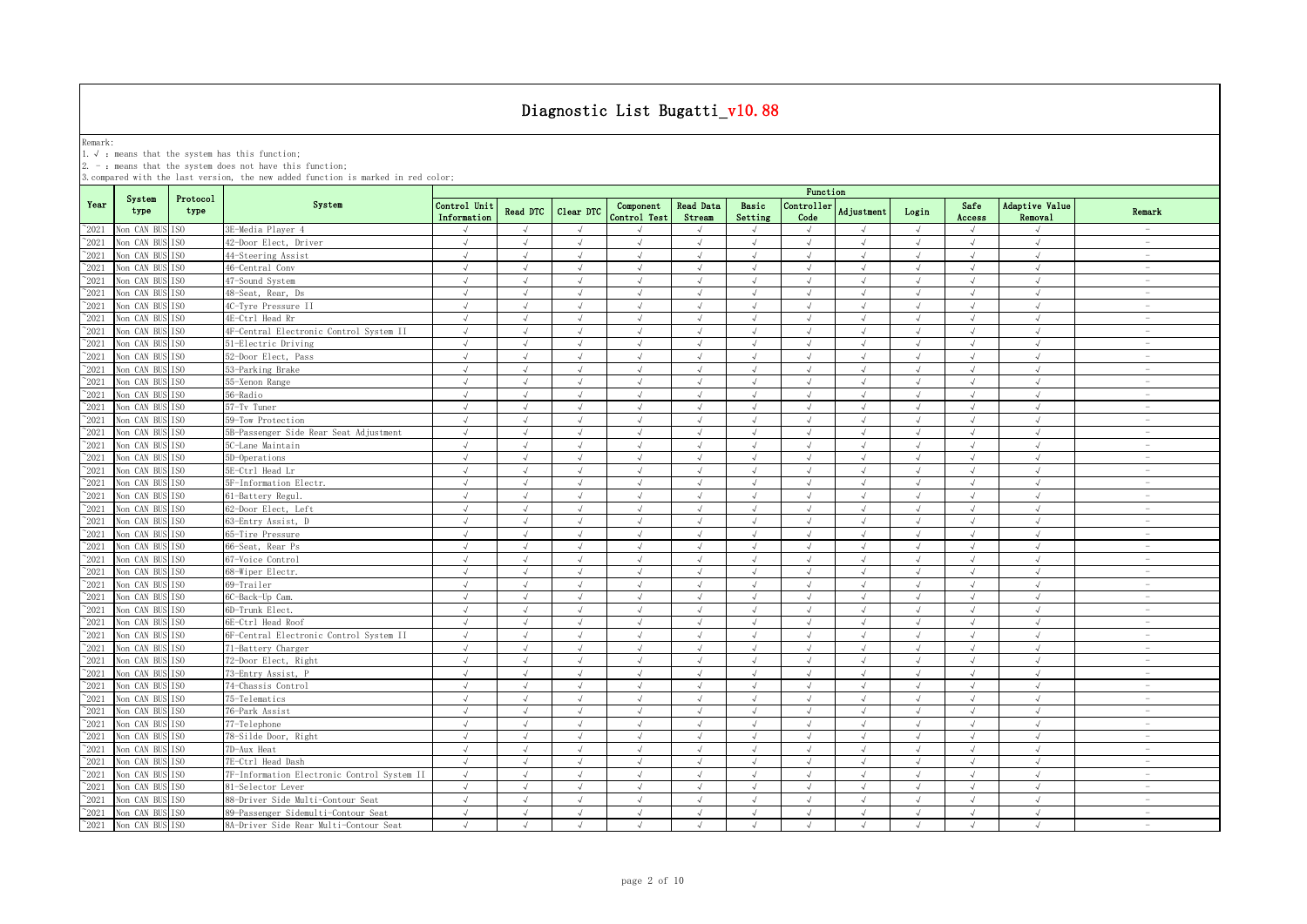Remark: 1.√ :means that the system has this function;

2. - : means that the system does not have this function;

|                | System               | Protocol        |                                          |                             |            |               |                                  |                            |                  | Function                    |            |            |                |                           |                                 |
|----------------|----------------------|-----------------|------------------------------------------|-----------------------------|------------|---------------|----------------------------------|----------------------------|------------------|-----------------------------|------------|------------|----------------|---------------------------|---------------------------------|
| Year           | type                 | type            | System                                   | Control Unit<br>Information | Read DTC   | Clear DTC     | Component<br><b>Control Test</b> | <b>Read Data</b><br>Stream | Basic<br>Setting | Controller<br>Code          | Adjustment | Login      | Safe<br>Access | Adaptive Value<br>Removal | Remark                          |
| 2021           | Von CAN BUS          | IS <sub>0</sub> | 8D-Passenger Siderear Multi-Contour Seat | $\sqrt{ }$                  |            |               |                                  |                            | $\mathcal{L}$    |                             |            |            | J              |                           |                                 |
| $^{\sim}$ 2021 | Non CAN BUS          | ISO.            | 8F-Front Left Safety Belt Tensioner      | $\sqrt{ }$                  | $\sqrt{ }$ | $\sqrt{ }$    | $\sqrt{ }$                       | $\sqrt{ }$                 | $\sqrt{ }$       | $\sqrt{ }$                  | $\sqrt{ }$ | $\sqrt{ }$ | $\sqrt{ }$     | $\sqrt{ }$                | $\overline{\phantom{a}}$        |
| $^{\sim}2021$  | Non CAN BUS          | ISO.            | 90-Safety Belt Tensioner, Front Right    | $\sqrt{ }$                  | $\sqrt{ }$ | $\sqrt{ }$    | $\sqrt{ }$                       | $\sqrt{ }$                 | $\sqrt{ }$       | $\sqrt{ }$                  | $\sqrt{ }$ | $\sqrt{ }$ | $\sqrt{ }$     | $\sqrt{ }$                | $\overline{\phantom{a}}$        |
| $\degree$ 2021 | Non CAN BUS          | <b>KWP 2000</b> | 01-Engine                                | $\sqrt{ }$                  | $\sqrt{ }$ | $\sqrt{ }$    | $\sqrt{ }$                       | $\sqrt{ }$                 | $\sqrt{ }$       | $\sqrt{ }$                  | $\sqrt{ }$ | $\sqrt{ }$ | $\sqrt{ }$     | $\sqrt{ }$                | $\sim$                          |
| $^{\sim}$ 2021 | Non CAN BUS          | <b>KWP 2000</b> | 02-Auto Trans                            | $\sqrt{ }$                  | $\sqrt{ }$ | $\sqrt{ }$    | $\sqrt{ }$                       | $\sqrt{ }$                 | $\sqrt{ }$       | $\sqrt{ }$                  | $\sqrt{ }$ | $\sqrt{ }$ | $\sqrt{ }$     | $\sqrt{ }$                | $\sim$                          |
| $\degree$ 2021 | Von CAN BUS          | <b>KWP 2000</b> | 03-ABS Brakes                            | $\sqrt{ }$                  | $\sqrt{ }$ | $\sqrt{ }$    | $\sqrt{ }$                       | $\sqrt{ }$                 | $\sqrt{ }$       | $\sqrt{ }$                  | $\sqrt{ }$ | $\sqrt{ }$ | $\sqrt{ }$     | $\sqrt{ }$                | $\sim$                          |
| $\degree$ 2021 | Non CAN BUS          | <b>KWP 2000</b> | 05-Acc/Start Auth                        | $\sqrt{ }$                  | $\sqrt{ }$ | $\sqrt{ }$    | $\sqrt{ }$                       | $\sqrt{ }$                 | $\sqrt{ }$       | $\sqrt{ }$                  | $\sqrt{ }$ | $\sqrt{ }$ | $\sqrt{ }$     | $\sqrt{ }$                | $\overline{\phantom{a}}$        |
| $\degree$ 2021 | Non CAN BUS          | KWP 2000        | 06-Seat Mem Pass                         | $\sqrt{ }$                  | $\sqrt{ }$ | $\sqrt{ }$    | $\sqrt{ }$                       | $\sqrt{ }$                 | $\sqrt{ }$       | $\sqrt{ }$                  | $\sqrt{ }$ | $\sqrt{ }$ | $\sqrt{ }$     | $\sqrt{2}$                | $\sim$                          |
| $^{\sim}2021$  | Non CAN BUS          | KWP 2000        | 07-Control Head                          | $\sqrt{ }$                  | $\sqrt{ }$ | $\sqrt{ }$    | $\sqrt{ }$                       | $\sqrt{ }$                 | $\sqrt{ }$       | $\sqrt{ }$                  | $\sqrt{ }$ | $\sqrt{ }$ | $\sqrt{ }$     | $\sqrt{ }$                | $\overline{\phantom{a}}$        |
| $^{\circ}2021$ | Non CAN BUS          | KWP 2000        | 08-Auto Hvac                             | $\sqrt{ }$                  | $\sqrt{ }$ | $\sqrt{ }$    | $\sqrt{ }$                       | $\sqrt{ }$                 | $\sqrt{ }$       | $\sqrt{ }$                  | $\sqrt{ }$ | $\sqrt{ }$ | $\sqrt{ }$     | $\sqrt{ }$                | $\sim$                          |
| $\degree$ 2021 | Von CAN BUS          | <b>KWP 2000</b> | 09-Cent. Elect.                          | $\sqrt{ }$                  | $\sqrt{ }$ | $\sqrt{ }$    | $\sqrt{ }$                       | $\sqrt{ }$                 | $\sqrt{ }$       | $\sqrt{ }$                  | $\sqrt{ }$ | $\sqrt{ }$ | $\sqrt{ }$     | $\sqrt{ }$                | $\overline{\phantom{a}}$        |
| $\degree$ 2021 | Von CAN BUS          | <b>KWP 2000</b> | 0D-Silde Door, Left                      | $\sqrt{ }$                  | $\sqrt{ }$ | $\sqrt{ }$    | $\sqrt{ }$                       | $\sqrt{ }$                 | $\sqrt{ }$       | $\sqrt{ }$                  | $\sqrt{ }$ | $\sqrt{ }$ | $\sqrt{ }$     | $\sqrt{ }$                | $\sim$                          |
| $\degree$ 2021 | Non CAN BUS          | <b>KWP 2000</b> | OE-Media Plaver 1                        | $\sqrt{ }$                  | $\sqrt{ }$ | $\sqrt{ }$    | $\sqrt{ }$                       | $\sqrt{ }$                 | $\sqrt{ }$       | $\sqrt{ }$                  | $\sqrt{ }$ | $\sqrt{ }$ | $\sqrt{ }$     | $\sqrt{ }$                | $\overline{\phantom{a}}$        |
| $^{\sim}2021$  | Non CAN BUS          | <b>KWP 2000</b> | OF-Digital Radio                         | $\sqrt{}$                   | $\sqrt{ }$ | $\sqrt{ }$    | $\sqrt{ }$                       | $\sqrt{}$                  | $\sqrt{ }$       | $\sqrt{ }$                  | $\sqrt{ }$ | $\sqrt{}$  | $\sqrt{ }$     | $\sqrt{2}$                | $\hspace{0.1mm}-\hspace{0.1mm}$ |
| 2021           | Non CAN BUS          | WP 2000         | 10-Park/Steer Assist                     | $\sqrt{ }$                  | $\sqrt{ }$ | $\sqrt{ }$    | $\sqrt{ }$                       | $\sqrt{ }$                 | $\sqrt{ }$       | $\sqrt{ }$                  | $\sqrt{ }$ | $\sqrt{ }$ | $\sqrt{ }$     | $\sqrt{2}$                | $\sim$                          |
| 2021           | Von CAN BUS          | <b>KWP 2000</b> | 11-engine II                             | $\sqrt{ }$                  | $\sqrt{ }$ | $\mathcal{L}$ | J                                | $\sqrt{ }$                 | $\sqrt{ }$       | $\mathcal{N}_{\mathcal{N}}$ | J          | $\sqrt{ }$ | $\sqrt{ }$     | $\sqrt{ }$                | $\sim$                          |
| 2021           | Von CAN BUS          | <b>KWP 2000</b> | 13-Auto Dist. Reg                        | $\sqrt{ }$                  | $\sqrt{ }$ | $\sqrt{ }$    | $\sqrt{ }$                       | $\sqrt{ }$                 | $\sqrt{ }$       | $\sqrt{ }$                  | J          | $\sqrt{ }$ | $\sqrt{ }$     | $\sqrt{ }$                | $\overline{\phantom{a}}$        |
| $^{\circ}2021$ | Non CAN BUS          | KWP 2000        | 14-Susp. Elect                           | $\sqrt{ }$                  | $\sqrt{ }$ | $\sqrt{ }$    | $\sqrt{ }$                       | $\sqrt{ }$                 | $\sqrt{ }$       | $\sqrt{ }$                  | $\sqrt{ }$ | $\sqrt{ }$ | $\sqrt{ }$     | $\sqrt{ }$                | $\overline{\phantom{a}}$        |
| $\degree$ 2021 | Von CAN BUS          | WP 2000         | 15-Airbag                                | $\sqrt{ }$                  | $\sqrt{ }$ | $\sqrt{ }$    | $\sqrt{ }$                       | $\sqrt{ }$                 | $\sqrt{ }$       | $\sqrt{ }$                  | J          | $\sqrt{ }$ | $\sqrt{ }$     | $\sqrt{ }$                |                                 |
| $\degree$ 2021 | Non CAN BUS          | KWP 2000        | 16-Steering Wheel                        | $\sqrt{ }$                  | $\sqrt{ }$ | $\sqrt{ }$    | $\sqrt{ }$                       | $\sqrt{ }$                 | $\sqrt{ }$       | $\sqrt{ }$                  | $\sqrt{ }$ | $\sqrt{ }$ | $\sqrt{ }$     | $\sqrt{ }$                | $\sim$                          |
| $^{\sim}$ 2021 | Non CAN BUS          | <b>KWP 2000</b> | 17-Instruments                           | $\sqrt{ }$                  | $\sqrt{ }$ | $\mathcal{L}$ | $\sqrt{ }$                       | $\sqrt{ }$                 | $\sqrt{ }$       | $\sqrt{ }$                  | $\sqrt{ }$ | $\sqrt{ }$ | $\sqrt{ }$     | $\sqrt{ }$                | $\sim$                          |
| $\degree$ 2021 | Non CAN BUS          | <b>KWP 2000</b> | 18-Aux. Heat                             | $\sqrt{ }$                  | $\sqrt{ }$ | $\sqrt{ }$    | $\sqrt{ }$                       | $\sqrt{ }$                 | $\sqrt{ }$       | $\sqrt{ }$                  | $\sqrt{ }$ | $\sqrt{ }$ | $\sqrt{ }$     | $\sqrt{ }$                | $\sim$                          |
| $^{\sim}$ 2021 | Non CAN BUS          | KWP 2000        | 19-CAN Gateway                           | $\sqrt{ }$                  | $\sqrt{ }$ | $\sqrt{ }$    |                                  | $\sqrt{ }$                 | $\sqrt{ }$       | $\sqrt{ }$                  | $\sqrt{ }$ | $\sqrt{ }$ | $\sqrt{ }$     | $\sqrt{ }$                | $\sim$                          |
| $\degree$ 2021 | Non CAN BUS          | KWP 2000        | 1B-Active Steering                       | $\sqrt{ }$                  | $\sqrt{ }$ | $\sqrt{ }$    | $\sqrt{ }$                       | $\sqrt{ }$                 | $\sqrt{ }$       | $\sqrt{ }$                  | $\sqrt{ }$ | $\sqrt{ }$ | $\sqrt{ }$     | $\sqrt{ }$                | $\sim$                          |
| $^{\sim}$ 2021 | Non CAN BUS          | KWP 2000        | 1C-Position Sensing                      | $\sqrt{ }$                  | $\sqrt{ }$ | $\sqrt{ }$    | $\sqrt{ }$                       | $\sqrt{ }$                 | $\sqrt{ }$       | $\sqrt{ }$                  | $\sqrt{ }$ | $\sqrt{ }$ | $\sqrt{ }$     | $\sqrt{ }$                | $\sim$                          |
| $\degree$ 2021 | Non CAN BUS          | <b>KWP 2000</b> | 1D-Driver Ident.                         | $\sqrt{ }$                  | $\sqrt{ }$ | $\sqrt{ }$    | $\sqrt{ }$                       | $\sqrt{ }$                 | $\sqrt{ }$       | $\sqrt{ }$                  | $\sqrt{ }$ | $\sqrt{ }$ | $\sqrt{ }$     | $\sqrt{ }$                | $\overline{\phantom{a}}$        |
| $\degree$ 2021 | Non CAN BUS          | <b>KWP 2000</b> | 1E-Media Player 2                        | $\sqrt{ }$                  | $\sqrt{ }$ | $\sqrt{ }$    | $\sqrt{ }$                       | $\sqrt{ }$                 | $\sqrt{ }$       | $\sqrt{ }$                  | $\sqrt{ }$ | $\sqrt{ }$ | $\sqrt{ }$     | $\sqrt{ }$                | $\overline{\phantom{a}}$        |
| $^{\circ}2021$ | Non CAN BUS          | KWP 2000        | 1F-Sat. Tuner                            | $\sqrt{ }$                  | $\sqrt{ }$ | $\sqrt{ }$    | $\sqrt{ }$                       | $\sqrt{ }$                 | $\sqrt{ }$       | $\sqrt{ }$                  | $\sqrt{ }$ | $\sqrt{ }$ | $\sqrt{ }$     | $\sqrt{ }$                | $\sim$                          |
| $^{\sim}2021$  | Von CAN BUS          | <b>KWP 2000</b> | 20-High Beam Assist                      | $\sqrt{ }$                  | $\sqrt{ }$ | $\sqrt{ }$    | $\sqrt{ }$                       | $\sqrt{ }$                 | $\sqrt{ }$       | $\sqrt{ }$                  | $\sqrt{ }$ | $\sqrt{ }$ | $\sqrt{ }$     | $\sqrt{ }$                | $\sim$                          |
| $\degree$ 2021 | Von CAN BUS          | <b>KWP 2000</b> | 21-engine III                            | $\sqrt{ }$                  | $\sqrt{ }$ | $\sqrt{ }$    | $\sqrt{ }$                       | $\sqrt{ }$                 | $\sqrt{ }$       | $\sqrt{ }$                  | $\sqrt{ }$ | $\sqrt{ }$ | $\sqrt{ }$     | $\sqrt{ }$                | $\sim$                          |
| $^{\sim}2021$  | Non CAN BUS          | <b>KWP 2000</b> | $22 - Awd$                               | $\sqrt{ }$                  | $\sqrt{ }$ | $\sqrt{ }$    | $\sqrt{ }$                       | $\sqrt{ }$                 | $\sqrt{ }$       | $\sqrt{ }$                  | $\sqrt{ }$ | $\sqrt{ }$ | $\sqrt{ }$     | $\sqrt{ }$                | $\sim$                          |
| $^{\sim}2021$  | Non CAN BUS          | <b>KWP 2000</b> | 23-Brake Booster                         | $\sqrt{ }$                  | $\sqrt{ }$ | $\sqrt{ }$    | $\sqrt{ }$                       | $\sqrt{ }$                 | $\sqrt{ }$       | $\sqrt{ }$                  | $\sqrt{ }$ | $\sqrt{ }$ | $\sqrt{ }$     | $\sqrt{ }$                | $\hspace{0.1mm}-\hspace{0.1mm}$ |
| $^{\sim}2021$  | Non CAN BUS          | WP 2000         | 25-Immobilizer                           | $\sqrt{ }$                  | $\sqrt{ }$ | J             | J                                | $\sqrt{ }$                 | $\sqrt{ }$       | $\sqrt{ }$                  | $\sqrt{ }$ | $\sqrt{ }$ | $\sqrt{ }$     | $\sqrt{}$                 | $\sim$                          |
| 2021           | Non CAN BUS          | <b>KWP 2000</b> | 26-Auto Roof                             | $\sqrt{ }$                  | $\sqrt{ }$ | $\sqrt{ }$    | $\sqrt{ }$                       | $\sqrt{ }$                 | $\sqrt{ }$       | $\sqrt{ }$                  | $\sqrt{ }$ | $\sqrt{ }$ | $\sqrt{ }$     | $\sqrt{ }$                | $\sim$                          |
| 2021           | Non CAN BUS          | <b>KWP 2000</b> | 27-Ctrl Head, Rear                       | $\sqrt{ }$                  | $\sqrt{ }$ |               | J                                | $\sqrt{ }$                 | $\mathcal{A}$    | .1                          |            |            | $\sqrt{ }$     | $\sqrt{ }$                | $\sim$                          |
| 2021           | Non CAN BUS          | <b>KWP 2000</b> | 28-Hvac, Rear                            | $\sqrt{ }$                  | $\sqrt{ }$ | $\sqrt{ }$    | $\sqrt{ }$                       | $\sqrt{ }$                 | $\sqrt{ }$       | $\sqrt{ }$                  | $\sqrt{ }$ | $\sqrt{ }$ | $\sqrt{ }$     | $\sqrt{ }$                | $\overline{\phantom{a}}$        |
| $^{\circ}2021$ | Non CAN BUS          | KWP 2000        | 29-Left Light                            | $\sqrt{ }$                  | $\sqrt{ }$ | $\sqrt{ }$    | $\sqrt{ }$                       | $\sqrt{ }$                 | $\sqrt{ }$       | $\sqrt{ }$                  | $\sqrt{ }$ | $\sqrt{ }$ | $\sqrt{ }$     | $\sqrt{ }$                | $\overline{\phantom{a}}$        |
| $^{\sim}2021$  | Von CAN BUS          | KWP 2000        | 2B-Steering column lock                  | $\sqrt{ }$                  | $\sqrt{ }$ | $\sqrt{ }$    | $\sqrt{ }$                       | $\sqrt{ }$                 | $\sqrt{ }$       |                             | J          | $\sqrt{ }$ | $\sqrt{ }$     | $\sqrt{ }$                |                                 |
| $^{\sim}2021$  | Von CAN BUS          | KWP 2000        | 2D-Intercom                              | $\sqrt{ }$                  | $\sqrt{ }$ | $\sqrt{ }$    | $\sqrt{ }$                       | $\sqrt{ }$                 | $\sqrt{ }$       | $\sqrt{ }$                  | $\sqrt{ }$ | $\sqrt{ }$ | $\sqrt{ }$     | $\sqrt{ }$                | $\overline{\phantom{a}}$        |
| $^{\sim}$ 2021 | Non CAN BUS          | <b>KWP 2000</b> | 2E-Media Player 3                        | $\sqrt{ }$                  | $\sqrt{ }$ | $\sqrt{ }$    | $\sqrt{ }$                       | $\sqrt{ }$                 | $\sqrt{ }$       | $\sqrt{ }$                  | $\sqrt{ }$ | $\sqrt{ }$ | $\sqrt{ }$     | $\sqrt{ }$                | $\overline{\phantom{a}}$        |
| $\degree$ 2021 | Non CAN BUS          | <b>KWP 2000</b> | 2F-Digital Tv                            | $\sqrt{ }$                  | $\sqrt{ }$ | $\sqrt{ }$    | $\sqrt{ }$                       | $\sqrt{ }$                 | $\sqrt{ }$       | $\sqrt{ }$                  | $\sqrt{ }$ | $\sqrt{ }$ | $\sqrt{ }$     | $\sqrt{ }$                | $\sim$                          |
| $^{\sim}$ 2021 | Non CAN BUS          | KWP 2000        | 31-Engine System-Others                  | $\sqrt{ }$                  | $\sqrt{ }$ | $\sqrt{ }$    | $\sqrt{ }$                       | $\sqrt{ }$                 | $\sqrt{ }$       | $\sqrt{ }$                  | $\sqrt{ }$ | $\sqrt{ }$ | $\sqrt{ }$     | $\sqrt{ }$                | $\sim$                          |
| $^{\sim}$ 2021 | Non CAN BUS          | <b>KWP 2000</b> | 32-Differential Locks                    | $\sqrt{ }$                  | $\sqrt{ }$ | $\sqrt{ }$    | $\sqrt{ }$                       | $\sqrt{ }$                 | $\sqrt{ }$       | $\sqrt{ }$                  | $\sqrt{ }$ | $\sqrt{ }$ | $\sqrt{ }$     | $\sqrt{2}$                | $\overline{\phantom{a}}$        |
| $^{\sim}$ 2021 | Non CAN BUS          | KWP 2000        | 34-Level Control                         | $\sqrt{ }$                  | $\sqrt{ }$ | $\sqrt{ }$    | $\sqrt{ }$                       | $\sqrt{ }$                 | $\sqrt{ }$       | $\sqrt{ }$                  | $\sqrt{ }$ | $\sqrt{ }$ | $\sqrt{ }$     | $\sqrt{ }$                | $\sim$                          |
| $\degree$ 2021 | Non CAN BUS          | <b>KWP 2000</b> | 36-Seat Mem Drvr                         | $\sqrt{ }$                  | $\sqrt{ }$ | $\sqrt{ }$    | $\sqrt{ }$                       | $\sqrt{ }$                 | $\sqrt{ }$       | $\sqrt{ }$                  | $\sqrt{ }$ | $\sqrt{ }$ | $\sqrt{ }$     | $\sqrt{ }$                | $\overline{\phantom{a}}$        |
| $^{\sim}2021$  | Non CAN BUS          | KWP 2000        | 37-Navigation                            | $\sqrt{ }$                  | $\sqrt{ }$ | $\sqrt{ }$    | $\sqrt{ }$                       | $\sqrt{ }$                 | $\sqrt{ }$       | $\sqrt{ }$                  | $\sqrt{ }$ | $\sqrt{ }$ | $\sqrt{ }$     | $\sqrt{ }$                | $\overline{\phantom{a}}$        |
| $^{\sim}$ 2021 | Non CAN BUS KWP 2000 |                 | 38-Roof Electronics                      | $\sqrt{ }$                  | $\sqrt{ }$ | $\sqrt{ }$    | $\sqrt{ }$                       | $\sqrt{ }$                 | $\sqrt{ }$       | $\sqrt{ }$                  | $\sqrt{ }$ | $\sqrt{ }$ | $\sqrt{ }$     | $\sqrt{ }$                | $\overline{\phantom{a}}$        |
| $^{\sim}$ 2021 | Non CAN BUS KWP 2000 |                 | 39-Right Light                           | $\sqrt{ }$                  | $\sqrt{ }$ | $\sqrt{ }$    | $\sqrt{ }$                       | $\sqrt{ }$                 | $\sqrt{ }$       | $\sqrt{ }$                  | $\sqrt{ }$ | $\sqrt{ }$ | $\sqrt{ }$     | $\sqrt{ }$                | $\overline{\phantom{a}}$        |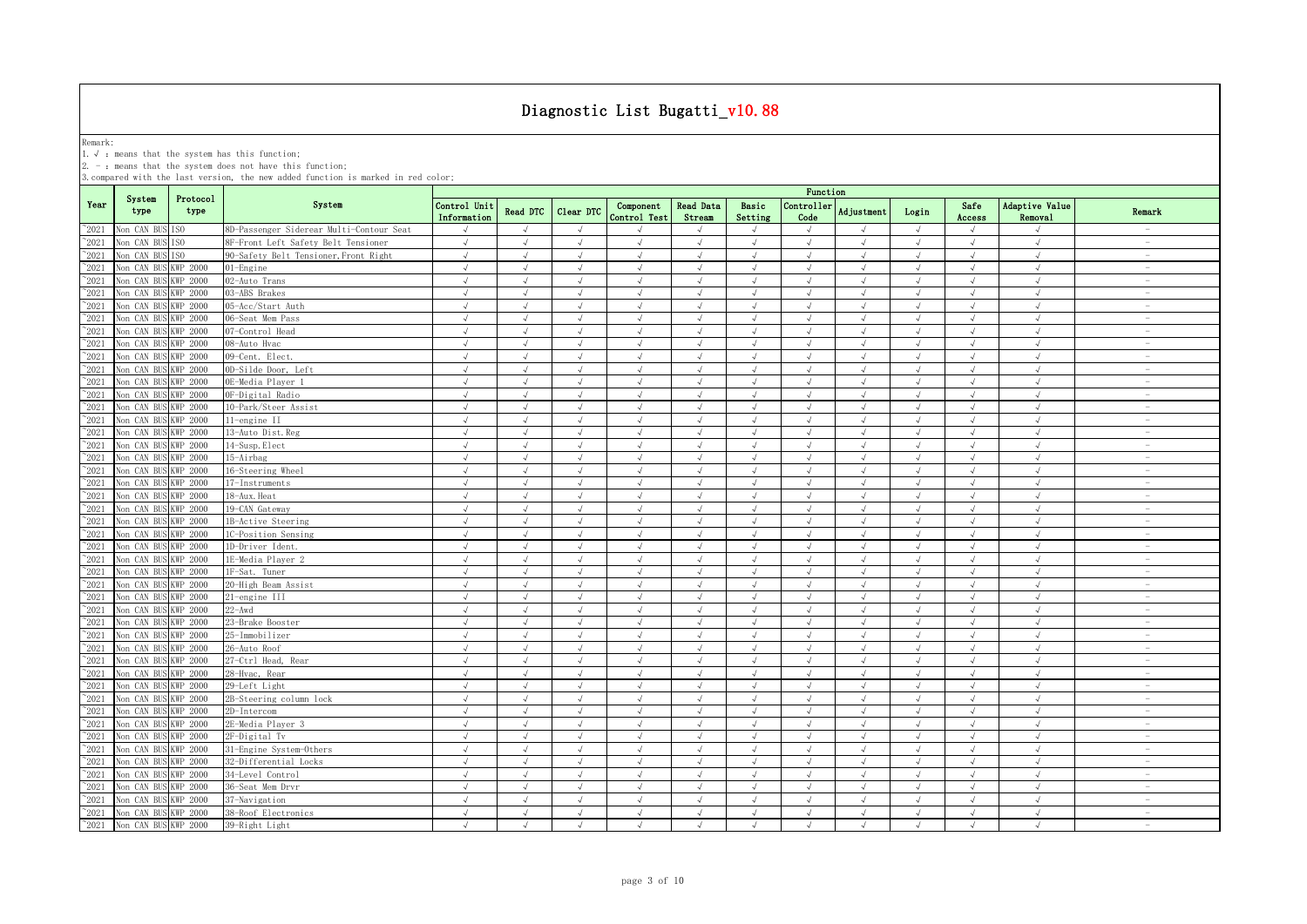Remark:<br>1.√ : means that the system has this function;<br>2. - : means that the system does not have this function;

|                |                      |                  |                                             |                             |            |            |                           |                     |                  | Function           |               |            |                |                           |                                 |
|----------------|----------------------|------------------|---------------------------------------------|-----------------------------|------------|------------|---------------------------|---------------------|------------------|--------------------|---------------|------------|----------------|---------------------------|---------------------------------|
| Year           | System<br>type       | Protocol<br>type | System                                      | Control Unit<br>Information | Read DTC   | Clear DTC  | Component<br>Control Test | Read Data<br>Stream | Basic<br>Setting | Controller<br>Code | Adjustment    | Login      | Safe<br>Access | Adaptive Value<br>Removal | Remark                          |
| 2021           | Non CAN BUS KWP 2000 |                  | 3B-Sensor Electronic Equipment              | $\sqrt{ }$                  | $\sqrt{ }$ | $\sqrt{ }$ |                           | J                   | $\sqrt{ }$       | $\sqrt{ }$         | $\sqrt{ }$    | $\sqrt{}$  | $\sqrt{ }$     | $\sqrt{ }$                |                                 |
| 2021           | Non CAN BUS KWP 2000 |                  | 3C-Lane Change                              | $\sqrt{ }$                  | $\sqrt{ }$ | $\sqrt{ }$ | $\sqrt{ }$                | $\sqrt{ }$          | $\sqrt{ }$       | $\sqrt{ }$         | $\sqrt{ }$    | $\sqrt{ }$ | $\sqrt{ }$     | $\sqrt{ }$                | $\hspace{0.1mm}-\hspace{0.1mm}$ |
| 2021           | Non CAN BUS KWP 2000 |                  | 3D-Special Function                         | $\sqrt{ }$                  | $\sqrt{ }$ | $\sqrt{ }$ | $\sqrt{ }$                | J                   | $\sqrt{ }$       | $\sqrt{ }$         | $\lambda$     | $\sqrt{ }$ | $\sqrt{ }$     | $\sqrt{ }$                | $\hspace{0.1mm}-\hspace{0.1mm}$ |
| 2021           | Non CAN BUS KWP 2000 |                  | 3E-Media Plaver 4                           | $\sqrt{ }$                  | $\sqrt{ }$ | $\sqrt{ }$ | $\sqrt{ }$                | $\sqrt{ }$          | $\sqrt{ }$       | $\sqrt{ }$         | $\sqrt{ }$    | $\sqrt{ }$ | $\sqrt{ }$     | $\sqrt{ }$                | $\overline{\phantom{a}}$        |
| 2021           | Non CAN BUS KWP 2000 |                  | 42-Door Elect, Driver                       | $\sqrt{ }$                  | $\sqrt{ }$ | $\sqrt{ }$ |                           | $\sqrt{ }$          | $\sqrt{ }$       | $\sqrt{ }$         | $\sqrt{ }$    | $\sqrt{ }$ | $\sqrt{ }$     | $\sqrt{ }$                |                                 |
| 2021           | Non CAN BUS KWP 2000 |                  | 44-Steering Assist                          | $\sqrt{ }$                  | $\sqrt{ }$ | $\sqrt{ }$ |                           | $\sqrt{ }$          | $\sqrt{ }$       | $\sqrt{ }$         | $\sqrt{ }$    | $\sqrt{ }$ | $\sqrt{ }$     | $\sqrt{ }$                |                                 |
| 2021           | Non CAN BUS KWP 2000 |                  | 46-Central Conv                             | $\sqrt{ }$                  | $\sqrt{ }$ | $\sqrt{ }$ | $\sqrt{ }$                | $\sqrt{ }$          | $\sqrt{ }$       | $\sqrt{ }$         | $\sqrt{ }$    | $\sqrt{ }$ | $\sqrt{ }$     | $\sqrt{ }$                | $\sim$                          |
| 2021           | Non CAN BUS KWP 2000 |                  | 47-Sound System                             | $\sqrt{ }$                  | $\sqrt{ }$ | $\sqrt{ }$ |                           | $\sqrt{ }$          | $\sqrt{ }$       | $\sqrt{ }$         | $\sqrt{ }$    | $\sqrt{ }$ | $\sqrt{ }$     | $\sqrt{ }$                | $\sim$                          |
| 2021           | Non CAN BUS KWP 2000 |                  | 48-Seat, Rear, Ds                           | $\sqrt{ }$                  | $\sqrt{ }$ | $\sqrt{ }$ | $\sqrt{ }$                | $\sqrt{ }$          | $\sqrt{ }$       | $\sqrt{ }$         | $\sqrt{ }$    | $\sqrt{ }$ | $\sqrt{ }$     | $\sqrt{ }$                | $\hspace{0.1mm}-\hspace{0.1mm}$ |
| 2021           | Non CAN BUS KWP 2000 |                  | 4C-Tyre Pressure II                         | $\sqrt{ }$                  | $\sqrt{ }$ | $\sqrt{ }$ | $\sqrt{ }$                | $\sqrt{ }$          | $\sqrt{ }$       | $\sqrt{ }$         | $\sqrt{ }$    | $\sqrt{ }$ | $\sqrt{ }$     | $\sqrt{ }$                | $\sim$                          |
| 2021           | Non CAN BUS KWP 2000 |                  | 4E-Ctrl Head Rr                             | $\sqrt{ }$                  | $\sqrt{ }$ | $\sqrt{ }$ | $\sqrt{ }$                | $\sqrt{ }$          | $\sqrt{ }$       | $\sqrt{ }$         | $\sqrt{ }$    | $\sqrt{ }$ | $\sqrt{ }$     | $\sqrt{ }$                | $\overline{\phantom{a}}$        |
| 2021           | Non CAN BUS KWP 2000 |                  | 4F-Central Electronic Control System II     | $\sqrt{ }$                  | $\sqrt{ }$ | $\sqrt{ }$ | $\sqrt{ }$                | J                   | $\sqrt{ }$       | $\sqrt{ }$         | $\sqrt{ }$    | $\sqrt{ }$ | $\sqrt{ }$     | $\sqrt{ }$                | $\sim$                          |
| 2021           | Non CAN BUS KWP 2000 |                  | 51-Electric Driving                         | $\sqrt{ }$                  | $\sqrt{ }$ | $\sqrt{ }$ | $\sqrt{ }$                | $\sqrt{ }$          | $\sqrt{ }$       | $\sqrt{ }$         | $\sqrt{ }$    | $\sqrt{ }$ | $\sqrt{ }$     | $\sqrt{ }$                | $\sim$                          |
| $^{\circ}2021$ | Non CAN BUS KWP 2000 |                  | 52-Door Elect, Pass                         | $\sqrt{ }$                  | $\sqrt{ }$ | $\sqrt{ }$ | $\sqrt{ }$                | $\sqrt{ }$          | $\sqrt{ }$       | $\sqrt{ }$         | $\sqrt{ }$    | $\sqrt{ }$ | $\sqrt{ }$     | $\sqrt{ }$                | $\overline{\phantom{a}}$        |
| 2021           | Von CAN BUS KWP 2000 |                  | 53-Parking Brake                            | $\sqrt{ }$                  | $\sqrt{ }$ | $\sqrt{ }$ | $\sqrt{ }$                | $\sqrt{ }$          | $\sqrt{ }$       | $\sqrt{ }$         | $\sqrt{ }$    | $\sqrt{ }$ | $\sqrt{ }$     | $\sqrt{ }$                | $\overline{\phantom{a}}$        |
| 2021           | Non CAN BUS KWP 2000 |                  | 55-Xenon Range                              | $\sqrt{ }$                  | $\sqrt{ }$ | $\sqrt{ }$ | $\sqrt{ }$                | $\sqrt{ }$          | $\sqrt{ }$       | $\sqrt{ }$         | $\sqrt{ }$    | $\sqrt{ }$ | $\sqrt{ }$     | $\sqrt{ }$                | $\sim$                          |
| 2021           | Non CAN BUS KWP 2000 |                  | 56-Radio                                    | $\sqrt{}$                   | $\sqrt{ }$ | $\sqrt{ }$ | $\sqrt{ }$                | $\sqrt{ }$          | $\sqrt{ }$       | $\sqrt{}$          | $\sqrt{ }$    | $\sqrt{ }$ | $\sqrt{ }$     | $\sqrt{ }$                | $\sim$                          |
| 2021           | Non CAN BUS KWP 2000 |                  | 57-Tv Tuner                                 | $\sqrt{ }$                  | $\sqrt{ }$ | $\sqrt{ }$ | $\sqrt{ }$                | $\sqrt{ }$          | $\sqrt{ }$       | $\sqrt{ }$         | $\sqrt{ }$    | $\sqrt{}$  | $\sqrt{ }$     | $\sqrt{ }$                | $\hspace{0.1mm}-\hspace{0.1mm}$ |
| 2021           | Non CAN BUS KWP 2000 |                  | 59-Tow Protection                           | $\sqrt{ }$                  | $\sqrt{ }$ | $\sqrt{ }$ | $\sqrt{ }$                | $\sqrt{ }$          | $\sqrt{ }$       | $\sqrt{ }$         | $\sqrt{ }$    | $\sqrt{ }$ | $\sqrt{ }$     | $\sqrt{ }$                | $\hspace{0.1mm}-\hspace{0.1mm}$ |
| 2021           | Non CAN BUS KWP 2000 |                  | 5B-Passenger Side Rear Seat Adjustment      | $\sqrt{ }$                  | $\sqrt{ }$ | $\sqrt{ }$ |                           | J                   | $\mathcal{L}$    | $\mathcal{N}$      | $\lambda$     | $\sqrt{ }$ | $\sqrt{ }$     | $\cdot$                   | $\sim$                          |
| 2021           | Non CAN BUS KWP 2000 |                  | 5C-Lane Maintain                            | $\sqrt{ }$                  | $\sqrt{ }$ | $\sqrt{ }$ | $\sqrt{ }$                | $\sqrt{ }$          | $\sqrt{ }$       | $\sqrt{ }$         | $\sqrt{ }$    | $\sqrt{ }$ | $\sqrt{ }$     | $\sqrt{ }$                | $\sim$                          |
| 2021           | Non CAN BUS KWP 2000 |                  | 5D-Operations                               | $\sqrt{ }$                  |            | $\sqrt{ }$ |                           |                     | $\sqrt{ }$       | $\overline{ }$     | $\lambda$     | $\sqrt{ }$ |                | J                         | $\overline{\phantom{a}}$        |
| 2021           | Non CAN BUS KWP 2000 |                  | 5E-Ctrl Head Lr                             | $\sqrt{ }$                  |            | $\sqrt{ }$ |                           | J                   |                  | $\sqrt{ }$         | $\sqrt{ }$    | $\sqrt{ }$ |                | $\sqrt{ }$                |                                 |
| 2021           | Non CAN BUS KWP 2000 |                  | 5F-Information Electr.                      | $\sqrt{ }$                  | $\sqrt{ }$ | $\lambda$  | $\lambda$                 | $\sqrt{ }$          | $\sqrt{ }$       | $\sqrt{ }$         | $\sqrt{ }$    | $\sqrt{ }$ | $\sqrt{ }$     | $\sqrt{ }$                | $\overline{\phantom{a}}$        |
| 2021           | Non CAN BUS KWP 2000 |                  | 61-Battery Regul.                           | $\sqrt{ }$                  | $\sqrt{ }$ | $\sqrt{ }$ | $\sqrt{ }$                | $\sqrt{ }$          | $\sqrt{ }$       | $\sqrt{ }$         | $\sqrt{ }$    | $\sqrt{ }$ | $\sqrt{ }$     | $\sqrt{ }$                | $\sim$                          |
| 2021           | Non CAN BUS KWP 2000 |                  | 62-Door Elect, Left                         | $\sqrt{ }$                  | $\sqrt{ }$ | $\sqrt{ }$ | $\sqrt{ }$                | $\sqrt{ }$          | $\sqrt{ }$       | $\sqrt{ }$         | $\sqrt{ }$    | $\sqrt{ }$ | $\sqrt{ }$     | $\sqrt{ }$                | $\sim$                          |
| 2021           | Non CAN BUS KWP 2000 |                  | 63-Entry Assist, D                          | $\sqrt{ }$                  | $\sqrt{ }$ | $\sqrt{ }$ | $\sqrt{ }$                | $\sqrt{ }$          | $\sqrt{ }$       | $\sqrt{ }$         | $\sqrt{ }$    | $\sqrt{ }$ | $\sqrt{ }$     | $\sqrt{ }$                | $\hspace{0.1mm}-\hspace{0.1mm}$ |
| 2021           | Non CAN BUS KWP 2000 |                  | 65-Tire Pressure                            | $\sqrt{ }$                  | $\sqrt{ }$ | $\sqrt{ }$ | $\sqrt{ }$                | $\sqrt{ }$          | $\sqrt{ }$       | $\sqrt{ }$         | $\sqrt{ }$    | $\sqrt{ }$ | $\sqrt{ }$     | $\sqrt{ }$                | $\sim$                          |
| 2021           | Non CAN BUS KWP 2000 |                  | 66-Seat, Rear Ps                            | $\sqrt{ }$                  | $\sqrt{ }$ | $\sqrt{ }$ | $\sqrt{ }$                | $\sqrt{ }$          | $\sqrt{ }$       | $\sqrt{ }$         | $\sqrt{ }$    | $\sqrt{ }$ | $\sqrt{ }$     | $\sqrt{ }$                | $\sim$                          |
| 2021           | Non CAN BUS KWP 2000 |                  | 67-Voice Control                            | $\sqrt{}$                   | $\sqrt{ }$ | $\sqrt{ }$ | $\sqrt{ }$                | $\sqrt{ }$          | $\sqrt{ }$       | $\sqrt{ }$         | $\sqrt{ }$    | $\sqrt{ }$ | $\sqrt{ }$     | $\sqrt{ }$                | $\sim$                          |
| $^{\circ}2021$ | Non CAN BUS KWP 2000 |                  | 68-Wiper Electr.                            | $\sqrt{ }$                  | $\sqrt{ }$ | $\sqrt{ }$ | $\sqrt{ }$                | $\sqrt{ }$          | $\sqrt{ }$       | $\sqrt{ }$         | $\sqrt{ }$    | $\sqrt{ }$ | $\sqrt{ }$     | $\sqrt{ }$                | $\overline{\phantom{a}}$        |
| 2021           | Non CAN BUS KWP 2000 |                  | 69-Trailer                                  | $\sqrt{ }$                  | $\sqrt{ }$ | $\sqrt{ }$ | $\sqrt{ }$                | $\sqrt{ }$          | $\sqrt{ }$       | $\sqrt{ }$         | $\sqrt{ }$    | $\sqrt{ }$ | $\sqrt{ }$     | $\sqrt{ }$                | $\overline{\phantom{a}}$        |
| 2021           | Non CAN BUS KWP 2000 |                  | 6C-Back-Up Cam.                             | $\sqrt{ }$                  | $\sqrt{ }$ | $\sqrt{ }$ | $\sqrt{ }$                | $\sqrt{ }$          | $\sqrt{ }$       | $\sqrt{ }$         | $\sqrt{ }$    | $\sqrt{ }$ | $\sqrt{ }$     | $\sqrt{ }$                | $\sim$                          |
| 2021           | Non CAN BUS KWP 2000 |                  | 6D-Trunk Elect.                             | $\sqrt{ }$                  | $\sqrt{ }$ | $\sqrt{ }$ | $\sqrt{ }$                | $\sqrt{ }$          | $\sqrt{ }$       | $\sqrt{ }$         | $\sqrt{ }$    | $\sqrt{ }$ | $\sqrt{ }$     | $\sqrt{ }$                | $\sim$                          |
| 2021           | Non CAN BUS KWP 2000 |                  | 6E-Ctrl Head Roof                           | $\sqrt{ }$                  | $\sqrt{ }$ | $\sqrt{ }$ | $\sqrt{ }$                | $\sqrt{ }$          | $\sqrt{ }$       | $\sqrt{ }$         | $\sqrt{ }$    | $\sqrt{ }$ | $\sqrt{ }$     | $\sqrt{ }$                | $\sim$                          |
| 2021           | Non CAN BUS KWP 2000 |                  | 6F-Central Electronic Control System II     | $\sqrt{ }$                  | $\sqrt{ }$ | $\sqrt{ }$ | $\sqrt{ }$                | $\sqrt{ }$          | $\sqrt{ }$       | $\sqrt{ }$         | $\sqrt{ }$    | $\sqrt{ }$ | $\sqrt{ }$     | $\sqrt{ }$                | $\sim$                          |
| 2021           | Non CAN BUS KWP 2000 |                  | 71-Battery Charger                          | $\sqrt{ }$                  | $\sqrt{ }$ | $\sqrt{ }$ | $\sqrt{ }$                | $\sqrt{}$           | $\sqrt{ }$       | $\sqrt{ }$         | $\sqrt{ }$    | $\sqrt{ }$ | $\sqrt{ }$     | J                         | $\overline{\phantom{a}}$        |
| 2021           | Non CAN BUS KWP 2000 |                  | 72-Door Elect, Right                        | $\sqrt{ }$                  | $\sqrt{ }$ | $\sqrt{ }$ | $\sqrt{ }$                | $\sqrt{}$           | $\sqrt{ }$       | $\sqrt{ }$         | $\sqrt{ }$    | $\sqrt{ }$ | $\sqrt{ }$     | $\sqrt{ }$                | $\overline{\phantom{a}}$        |
| 2021           | Non CAN BUS KWP 2000 |                  | 73-Entry Assist, P                          | $\sqrt{ }$                  | $\sqrt{ }$ | $\sqrt{ }$ |                           | $\sqrt{}$           | $\sqrt{ }$       | $\sqrt{ }$         | $\mathcal{L}$ | $\sqrt{ }$ | $\sqrt{ }$     | J                         | $\hspace{0.1mm}-\hspace{0.1mm}$ |
| 2021           | Non CAN BUS KWP 2000 |                  | 74-Chassis Control                          | $\sqrt{ }$                  |            | $\sqrt{ }$ |                           | J                   | $\sqrt{ }$       | $\sqrt{ }$         | $\lambda$     | $\sqrt{ }$ |                | $\sqrt{ }$                |                                 |
| 2021           | Non CAN BUS KWP 2000 |                  | 75-Telematics                               | $\sqrt{ }$                  | $\sqrt{ }$ | $\sqrt{ }$ | $\mathcal{L}$             | $\sqrt{ }$          | $\sqrt{ }$       | $\sqrt{ }$         | $\sqrt{ }$    | $\sqrt{ }$ | $\sqrt{ }$     | $\sqrt{ }$                | $\overline{\phantom{a}}$        |
| 2021           | Non CAN BUS KWP 2000 |                  | 76-Park Assist                              | $\sqrt{ }$                  | $\sqrt{ }$ | $\sqrt{ }$ |                           | $\sqrt{ }$          | $\sqrt{ }$       | $\sqrt{ }$         | $\sqrt{ }$    | $\sqrt{ }$ | $\sqrt{ }$     | $\sqrt{ }$                |                                 |
| 2021           | Non CAN BUS KWP 2000 |                  | 77-Telephone                                | $\sqrt{ }$                  | $\sqrt{ }$ | $\sqrt{ }$ | $\sqrt{ }$                | $\sqrt{ }$          | $\sqrt{ }$       | $\sqrt{ }$         | $\sqrt{ }$    | $\sqrt{ }$ | $\sqrt{ }$     | $\sqrt{ }$                | $\sim$                          |
| 2021           | Non CAN BUS KWP 2000 |                  | 78-Silde Door, Right                        | $\sqrt{ }$                  | $\sqrt{ }$ | $\sqrt{ }$ |                           | $\sqrt{ }$          | $\sqrt{ }$       | $\sqrt{ }$         | $\sqrt{ }$    | $\sqrt{ }$ | $\sqrt{ }$     | $\sqrt{ }$                | $\sim$                          |
| 2021           | Non CAN BUS KWP 2000 |                  | 7D-Aux Heat                                 | $\sqrt{ }$                  | $\sqrt{ }$ | $\sqrt{ }$ | $\sqrt{ }$                | $\sqrt{ }$          | $\sqrt{ }$       | $\sqrt{ }$         | $\sqrt{ }$    | $\sqrt{ }$ | $\sqrt{ }$     | $\sqrt{ }$                | $\sim$                          |
| 2021           | Non CAN BUS KWP 2000 |                  | 7E-Ctrl Head Dash                           | $\sqrt{ }$                  | $\sqrt{ }$ | $\sqrt{ }$ | $\sqrt{ }$                | $\sqrt{ }$          | $\sqrt{ }$       | $\sqrt{ }$         | $\sqrt{ }$    | $\sqrt{ }$ | $\sqrt{ }$     | $\sqrt{}$                 | $\sim$                          |
| $^{\circ}2021$ | Non CAN BUS KWP 2000 |                  | 7F-Information Electronic Control System II | $\sqrt{ }$                  | $\sqrt{ }$ | $\sqrt{ }$ | $\sqrt{ }$                | $\sqrt{ }$          | $\sqrt{ }$       | $\sqrt{ }$         | $\sqrt{ }$    | $\sqrt{ }$ | $\sqrt{ }$     | $\sqrt{ }$                | $\sim$                          |
| $^{\circ}2021$ | Non CAN BUS KWP 2000 |                  | 81-Selector Lever                           | $\sqrt{ }$                  | $\sqrt{ }$ | $\sqrt{ }$ | $\sqrt{ }$                | $\sqrt{ }$          | $\sqrt{ }$       | $\mathcal{L}$      | $\sqrt{ }$    | $\sqrt{ }$ | $\sqrt{ }$     | $\sqrt{ }$                | $\sim$                          |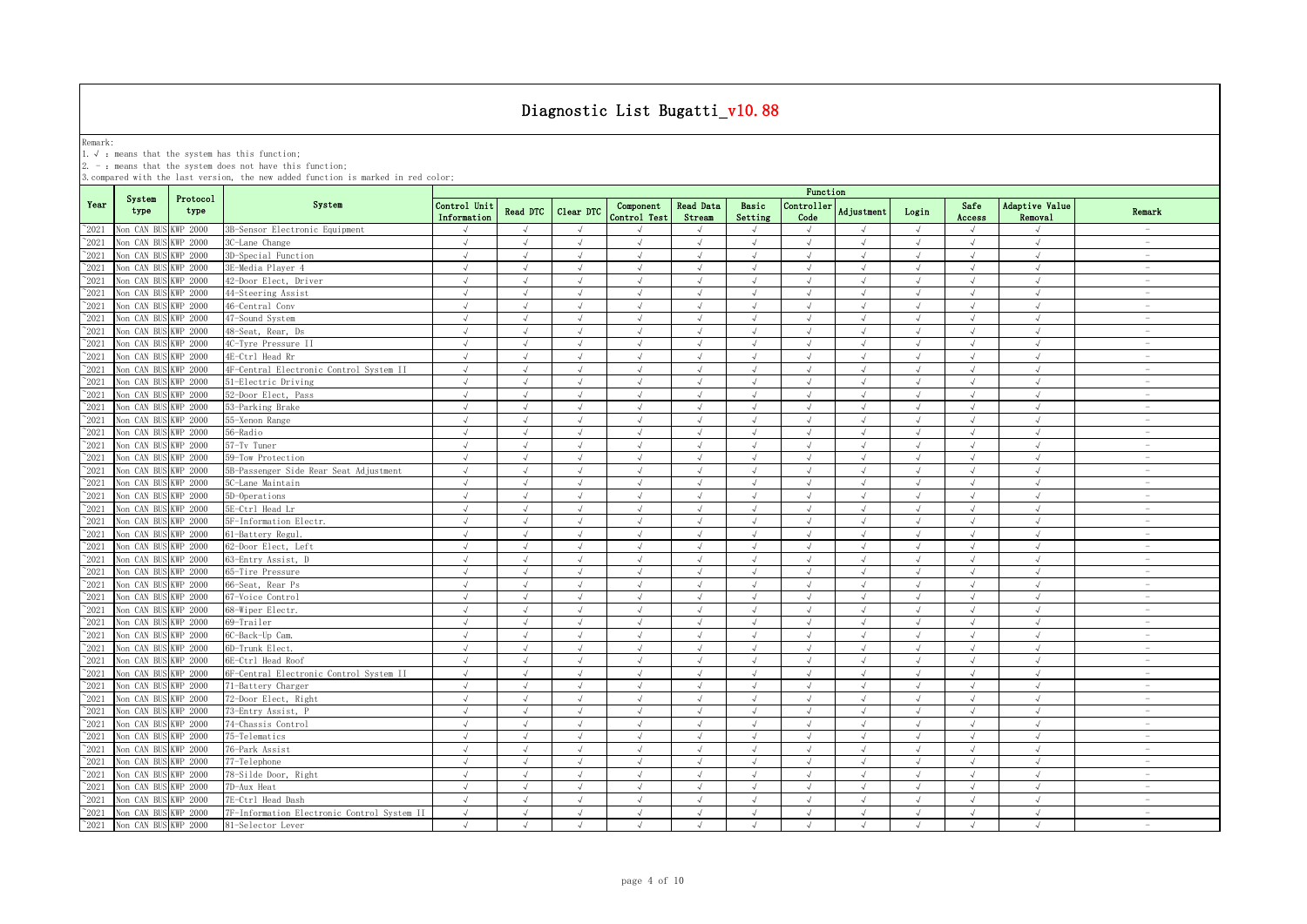Remark:<br>1.√ : means that the system has this function;<br>2. - : means that the system does not have this function;

|                 |                |                  |                                          |                             |            |                |                           |                     |                  | Function                    |                   |            |                |                           |                                 |
|-----------------|----------------|------------------|------------------------------------------|-----------------------------|------------|----------------|---------------------------|---------------------|------------------|-----------------------------|-------------------|------------|----------------|---------------------------|---------------------------------|
| Year            | System<br>type | Protocol<br>type | System                                   | Control Unit<br>Information | Read DTC   | Clear DTC      | Component<br>Control Test | Read Data<br>Stream | Basic<br>Setting | Controller<br>Code          | <b>Adjustment</b> | Login      | Safe<br>Access | Adaptive Value<br>Removal | Remark                          |
| $^{\circ}2021$  | Non CAN BU     | KWP 2000         | 88-Driver Side Multi-Contour Seat        | $\sqrt{}$                   | $\sqrt{ }$ | $\sqrt{ }$     |                           |                     | $\sqrt{ }$       | $\sqrt{ }$                  | $\sqrt{ }$        | $\sqrt{ }$ | $\sqrt{ }$     | $\sqrt{ }$                | $\sim$                          |
| $^{\sim}2021$   | Non CAN BU     | WP 2000          | 89-Passenger Sidemulti-Contour Seat      | $\sqrt{ }$                  | $\sqrt{ }$ | $\sqrt{ }$     | $\sqrt{ }$                | $\sqrt{ }$          | $\sqrt{ }$       | $\sqrt{ }$                  | $\sqrt{ }$        | $\sqrt{ }$ | $\sqrt{ }$     | $\sqrt{ }$                | $\sim$                          |
| $^{\sim}2021$   | Non CAN BUS    | <b>WP 2000</b>   | 8A-Driver Side Rear Multi-Contour Seat   | $\sqrt{ }$                  | $\sqrt{ }$ | $\sqrt{ }$     | $\sqrt{ }$                | $\sqrt{ }$          | $\sqrt{ }$       | $\sqrt{ }$                  | $\sqrt{ }$        | $\sqrt{ }$ | $\sqrt{ }$     | $\sqrt{ }$                | $\overline{\phantom{a}}$        |
| $^{\sim}2021$   | Non CAN BUS    | WP 2000          | 8D-Passenger Siderear Multi-Contour Seat | $\sqrt{ }$                  | $\sqrt{ }$ | $\sqrt{ }$     | $\sqrt{ }$                | $\sqrt{ }$          | $\sqrt{ }$       | $\sqrt{ }$                  | $\sqrt{ }$        | $\sqrt{ }$ | $\sqrt{ }$     | $\sqrt{ }$                | $\sim$                          |
| 2021            | Non CAN BUS    | <b>KWP 2000</b>  | 8F-Front Left Safety Belt Tensioner      | $\sqrt{ }$                  | $\sqrt{ }$ | $\sqrt{ }$     | $\sqrt{ }$                | $\sqrt{}$           | $\sqrt{ }$       | $\sqrt{ }$                  | $\sqrt{ }$        | $\sqrt{ }$ | $\sqrt{ }$     | $\sqrt{ }$                | $\hspace{0.1mm}-\hspace{0.1mm}$ |
| 2021            | Non CAN BUS    | <b>KWP 2000</b>  | 90-Safety Belt Tensioner, Front Right    | $\sqrt{ }$                  | $\sqrt{ }$ | $\sqrt{ }$     | $\sqrt{ }$                | $\sqrt{ }$          | $\sqrt{ }$       | $\sqrt{ }$                  | $\sqrt{ }$        | $\sqrt{ }$ | $\sqrt{ }$     | $\sqrt{ }$                | $\sim$                          |
| 2021            | CAN BUS        |                  | 01-Engine                                | $\sqrt{ }$                  | $\sqrt{ }$ | $\sqrt{ }$     | $\sqrt{ }$                | $\sqrt{ }$          | $\sqrt{ }$       | $\sqrt{ }$                  | $\sqrt{ }$        | $\sqrt{ }$ | $\sqrt{ }$     | $\sqrt{ }$                | $\sim$                          |
| 2021            | CAN BUS        | ГP               | 02-Auto Trans                            | $\sqrt{ }$                  | $\sqrt{ }$ | $\sqrt{ }$     | $\sqrt{}$                 | $\sqrt{ }$          | $\sqrt{ }$       | $\sqrt{ }$                  |                   | $\sqrt{ }$ | $\sqrt{ }$     | $\sqrt{ }$                | $\overline{\phantom{a}}$        |
| 2021            | CAN BUS        | TР               | 03-ABS Brakes                            | $\sqrt{ }$                  | $\sqrt{ }$ | $\overline{d}$ | $\mathcal{L}$             | $\sqrt{ }$          | $\sqrt{ }$       | $\mathcal{L}$               | J                 | $\sqrt{ }$ | $\sqrt{ }$     | $\sqrt{ }$                | $\sim$                          |
| $^{\sim}$ 2021  | CAN BUS        | TP               | 05-Acc/Start Auth                        | $\sqrt{ }$                  |            |                |                           | $\sqrt{ }$          | $\sqrt{ }$       |                             |                   |            |                | $\sqrt{ }$                |                                 |
| $^{\sim}$ 2021  | CAN BUS        | TP               | 06-Seat Mem Pass                         | $\sqrt{ }$                  | $\sqrt{ }$ | $\sqrt{ }$     | $\sqrt{ }$                | $\sqrt{ }$          | $\sqrt{ }$       | $\sqrt{ }$                  | $\sqrt{ }$        | $\sqrt{ }$ | $\sqrt{ }$     | $\sqrt{ }$                | $\sim$                          |
| $^{\sim}$ 2021  | CAN BUS        | TP               | 07-Control Head                          | $\sqrt{ }$                  | $\sqrt{ }$ | $\sqrt{ }$     | $\sqrt{ }$                | $\sqrt{ }$          | $\sqrt{ }$       | $\sqrt{ }$                  | $\sqrt{ }$        | $\sqrt{ }$ | $\sqrt{ }$     | $\sqrt{ }$                | $\sim$                          |
| $^{\sim}$ 2021  | CAN BUS        | TP               | 08-Auto Hvac                             | $\sqrt{ }$                  | $\sqrt{ }$ | $\sqrt{ }$     | $\sqrt{ }$                | $\sqrt{ }$          | $\sqrt{ }$       | $\sqrt{ }$                  | $\sqrt{ }$        | $\sqrt{ }$ | $\sqrt{ }$     | $\sqrt{ }$                | $\sim$                          |
| $^{\sim}$ 2021  | CAN BUS        | TP               | 09-Cent. Elect.                          | $\sqrt{ }$                  | $\sqrt{ }$ | $\sqrt{ }$     | $\sqrt{ }$                | $\sqrt{ }$          | $\sqrt{ }$       | $\sqrt{ }$                  | $\sqrt{ }$        | $\sqrt{ }$ | $\sqrt{ }$     | $\sqrt{2}$                | $\overline{\phantom{a}}$        |
| $\degree$ 2021  | CAN BUS        | TP               | OD-Silde Door, Left                      | $\sqrt{ }$                  | $\sqrt{ }$ | $\sqrt{ }$     | $\sqrt{ }$                | $\sqrt{ }$          | $\sqrt{ }$       | $\sqrt{ }$                  | $\sqrt{ }$        | $\sqrt{ }$ | $\sqrt{ }$     | $\sqrt{ }$                | $\overline{\phantom{a}}$        |
| $\degree$ 2021  | CAN BUS        | TP               | OE-Media Player 1                        | $\sqrt{ }$                  | $\sqrt{ }$ | $\mathcal{L}$  | $\mathcal{L}$             | $\sqrt{ }$          | $\sqrt{ }$       | $\mathcal{N}_{\mathcal{N}}$ | $\sqrt{ }$        | $\sqrt{ }$ | $\sqrt{ }$     | $\sqrt{ }$                | $\overline{\phantom{a}}$        |
| $\degree$ 2021  | CAN BUS        | TP               | OF-Digital Radio                         | $\sqrt{ }$                  | $\sqrt{ }$ | $\sqrt{ }$     | $\sqrt{ }$                | $\sqrt{ }$          | $\sqrt{ }$       | $\sqrt{ }$                  | $\sqrt{ }$        | $\sqrt{ }$ | $\sqrt{ }$     | $\sqrt{ }$                | $\overline{\phantom{a}}$        |
| $^{\sim}$ 2021  | CAN BUS        | TP               | 10-Park/Steer Assist                     | $\sqrt{ }$                  | $\sqrt{ }$ | $\sqrt{ }$     | $\sqrt{ }$                | $\sqrt{ }$          | $\sqrt{ }$       | $\sqrt{ }$                  | $\sqrt{ }$        | $\sqrt{ }$ | $\sqrt{ }$     | $\sqrt{ }$                | $\sim$                          |
| $^{\sim}2021$   | CAN BUS        | TP               | 11-engine II                             | $\sqrt{ }$                  | $\sqrt{ }$ | $\sqrt{ }$     | $\sqrt{ }$                | $\sqrt{ }$          | $\sqrt{ }$       | $\sqrt{ }$                  | $\sqrt{ }$        | $\sqrt{ }$ | $\sqrt{ }$     | $\sqrt{ }$                | $\sim$                          |
| $^{\sim}$ 2021  | CAN BUS        | TP               | 13-Auto Dist. Reg                        | $\sqrt{ }$                  | $\sqrt{ }$ | $\sqrt{ }$     | $\sqrt{ }$                | $\sqrt{ }$          | $\sqrt{ }$       | $\sqrt{ }$                  | J                 | $\sqrt{ }$ | $\sqrt{ }$     | $\sqrt{ }$                | $\sim$                          |
| $^{\sim}2021$   | CAN BUS        | TP               | 14-Susp. Elect                           | $\sqrt{ }$                  | $\sqrt{ }$ | $\sqrt{ }$     | $\sqrt{ }$                | $\sqrt{ }$          | $\sqrt{ }$       | $\sqrt{ }$                  | $\sqrt{ }$        | $\sqrt{ }$ | $\sqrt{ }$     | $\sqrt{ }$                | $\sim$                          |
| $^{\sim}2021$   | AN BUS         | ТP               | 15-Airbag                                |                             |            |                |                           | J                   |                  |                             |                   |            |                | $\sqrt{ }$                | $\sim$                          |
| $^{\sim}2021$   | CAN BUS        |                  | 16-Steering Wheel                        | $\sqrt{ }$                  | $\sqrt{}$  | $\sqrt{ }$     |                           | $\sqrt{ }$          | $\sqrt{ }$       | $\sqrt{}$                   | $\sqrt{ }$        | $\sqrt{ }$ | $\sqrt{ }$     | $\sqrt{ }$                |                                 |
| $\degree$ 2021  | CAN BUS        |                  | 17-Instruments                           | $\sqrt{ }$                  |            |                |                           | $\mathcal{A}$       |                  |                             |                   |            |                |                           | A6L Meter Test                  |
| $^{\sim}$ 2021  | CAN BUS        | TP               | 18-Aux. Heat                             | $\sqrt{ }$                  | $\sqrt{ }$ | $\sqrt{ }$     |                           | $\sqrt{ }$          | $\sqrt{ }$       | $\sqrt{ }$                  |                   | $\sqrt{ }$ | $\sqrt{ }$     | $\sqrt{ }$                | $\overline{\phantom{a}}$        |
| $^{\sim}$ 2021  | CAN BUS        | TP               | 19-CAN Gateway                           | $\sqrt{ }$                  | $\sqrt{ }$ |                | $\sqrt{ }$                | $\sqrt{ }$          | $\sqrt{ }$       |                             | $\overline{u}$    | $\sqrt{ }$ | $\sqrt{ }$     | $\sqrt{ }$                |                                 |
| $\gamma_{2021}$ | CAN BUS        | TP               | 1B-Active Steering                       | $\sqrt{ }$                  | $\sqrt{ }$ | $\sqrt{ }$     | $\sqrt{ }$                | $\sqrt{ }$          | $\sqrt{ }$       | $\sqrt{ }$                  | $\sqrt{ }$        | $\sqrt{ }$ | $\sqrt{ }$     | $\sqrt{ }$                | $\sim$                          |
| $^{\sim}$ 2021  | CAN BUS        | TP               | 1C-Position Sensing                      | $\sqrt{ }$                  | $\sqrt{ }$ | $\sqrt{ }$     | $\sqrt{ }$                | $\sqrt{ }$          | $\sqrt{ }$       | $\sqrt{ }$                  | $\sqrt{ }$        | $\sqrt{ }$ | $\sqrt{ }$     | $\sqrt{ }$                | $\sim$                          |
| $^{\sim}$ 2021  | CAN BUS        | TP               | 1D-Driver Ident.                         | $\sqrt{ }$                  | $\sqrt{ }$ | $\sqrt{ }$     | $\sqrt{ }$                | $\sqrt{ }$          | $\sqrt{ }$       | $\sqrt{ }$                  | $\sqrt{ }$        | $\sqrt{ }$ | $\sqrt{ }$     | $\sqrt{ }$                | $\sim$                          |
| $^{\sim}$ 2021  | CAN BUS        | TP               | 1E-Media Player 2                        | $\sqrt{ }$                  | $\sqrt{ }$ | $\sqrt{ }$     | $\sqrt{ }$                | $\sqrt{ }$          | $\sqrt{ }$       | $\sqrt{ }$                  | $\sqrt{ }$        | $\sqrt{ }$ | $\sqrt{ }$     | $\sqrt{2}$                | $\overline{\phantom{a}}$        |
| $\degree$ 2021  | CAN BUS        | TP               | 1F-Sat. Tuner                            | $\sqrt{ }$                  | $\sqrt{ }$ | $\sqrt{ }$     | $\sqrt{ }$                | $\sqrt{ }$          | $\sqrt{ }$       | $\sqrt{ }$                  | $\sqrt{ }$        | $\sqrt{ }$ | $\sqrt{ }$     | $\sqrt{ }$                | $\sim$                          |
| $\degree$ 2021  | CAN BUS        | TP               | 20-High Beam Assist                      | $\sqrt{ }$                  | $\sqrt{ }$ | $\sqrt{ }$     | $\sqrt{ }$                | $\sqrt{ }$          | $\sqrt{ }$       | $\sqrt{ }$                  | $\sqrt{ }$        | $\sqrt{ }$ | $\sqrt{ }$     | $\sqrt{ }$                | $\overline{\phantom{a}}$        |
| $^{\sim}$ 2021  | CAN BUS        | TP               | 21-engine III                            | $\sqrt{ }$                  | $\sqrt{ }$ | $\sqrt{ }$     | $\sqrt{ }$                | $\sqrt{ }$          | $\sqrt{ }$       | $\sqrt{ }$                  | $\sqrt{ }$        | $\sqrt{ }$ | $\sqrt{ }$     | $\sqrt{ }$                | $\sim$                          |
| $\degree$ 2021  | CAN BUS        | TP               | $22 - Awd$                               | $\sqrt{ }$                  | $\sqrt{ }$ | $\sqrt{ }$     | $\sqrt{ }$                | $\sqrt{ }$          | $\sqrt{ }$       | $\sqrt{ }$                  | $\sqrt{ }$        | $\sqrt{ }$ | $\sqrt{ }$     | $\sqrt{ }$                | $\overline{\phantom{a}}$        |
| $\degree$ 2021  | CAN BUS        | TP               | 23-Brake Booster                         | $\sqrt{ }$                  | $\sqrt{ }$ | $\sqrt{ }$     | $\sqrt{ }$                | $\sqrt{ }$          | $\sqrt{ }$       | $\sqrt{ }$                  | $\sqrt{ }$        | $\sqrt{ }$ | $\sqrt{ }$     | $\sqrt{ }$                | $\sim$                          |
| $\degree$ 2021  | AN BUS         | TP               | 25-Immobilizer                           | $\sqrt{ }$                  | $\sqrt{ }$ | $\sqrt{ }$     | $\sqrt{ }$                | $\sqrt{ }$          | $\sqrt{ }$       | $\sqrt{ }$                  | $\sqrt{ }$        | $\sqrt{ }$ | $\sqrt{ }$     | $\sqrt{ }$                | $\sim$                          |
| $^{\sim}2021$   | CAN BUS        | TP               | 26-Auto Roof                             | $\sqrt{}$                   | $\sqrt{ }$ | $\sqrt{ }$     | $\sqrt{ }$                | $\sqrt{ }$          | $\sqrt{ }$       | $\sqrt{ }$                  | $\sqrt{ }$        | $\sqrt{}$  | $\sqrt{ }$     | $\sqrt{ }$                | $\hspace{0.1mm}-\hspace{0.1mm}$ |
| $\degree$ 2021  | CAN BUS        | TP               | 27-Ctrl Head, Rear                       | $\sqrt{ }$                  | $\sqrt{ }$ | $\sqrt{ }$     | $\sqrt{ }$                | $\sqrt{ }$          | $\sqrt{ }$       | $\sqrt{ }$                  | $\sqrt{ }$        | $\sqrt{ }$ | $\sqrt{ }$     | $\sqrt{2}$                | $\sim$                          |
| 2021            | AN BUS         |                  | 28-Hvac, Rear                            | $\sqrt{ }$                  | $\sqrt{ }$ | $\mathcal{L}$  | J                         | $\sqrt{ }$          | $\sqrt{ }$       | $\mathcal{N}_{\mathcal{N}}$ | J                 | $\sqrt{ }$ | $\sqrt{ }$     | $\sqrt{ }$                | $\sim$                          |
| $^{\sim}2021$   | CAN BUS        |                  | 29-Left Light                            | $\sqrt{ }$                  | $\sqrt{ }$ | $\sqrt{ }$     | $\sqrt{ }$                | $\sqrt{ }$          | $\sqrt{ }$       | $\sqrt{ }$                  | $\sqrt{ }$        | $\sqrt{ }$ | $\sqrt{ }$     | $\sqrt{ }$                | $\overline{\phantom{a}}$        |
| 2021            | CAN BUS        | TР               | 2B-Steering column lock                  | $\sqrt{ }$                  | $\sqrt{ }$ | $\sqrt{ }$     | $\sqrt{ }$                | $\sqrt{ }$          | $\sqrt{ }$       | $\sqrt{ }$                  | $\sqrt{ }$        | $\sqrt{ }$ | $\sqrt{ }$     | $\sqrt{ }$                | $\overline{\phantom{a}}$        |
| $^{\sim}$ 2021  | CAN BUS        | TP               | 2D-Intercom                              | $\sqrt{ }$                  | $\sqrt{ }$ | $\overline{a}$ | $\sqrt{ }$                | $\sqrt{ }$          | $\sqrt{ }$       |                             | $\sqrt{ }$        | $\sqrt{ }$ | $\sqrt{ }$     | $\sqrt{ }$                |                                 |
| $\degree$ 2021  | CAN BUS        | TP               | 2E-Media Player 3                        | $\sqrt{ }$                  | $\sqrt{ }$ | $\sqrt{ }$     | $\sqrt{ }$                | $\sqrt{ }$          | $\sqrt{ }$       | $\sqrt{ }$                  | $\sqrt{ }$        | $\sqrt{ }$ | $\sqrt{ }$     | $\sqrt{ }$                | $\sim$                          |
| $^{\sim}$ 2021  | CAN BUS        | TP               | 2F-Digital Tv                            | $\sqrt{ }$                  | $\sqrt{ }$ | $\sqrt{ }$     | $\sqrt{ }$                | $\sqrt{ }$          | $\sqrt{ }$       | $\sqrt{ }$                  | $\sqrt{ }$        | $\sqrt{ }$ | $\sqrt{ }$     | $\sqrt{ }$                | $\overline{\phantom{a}}$        |
| $^{\sim}$ 2021  | CAN BUS        | TP               | 31-Engine System-Others                  | $\sqrt{ }$                  | $\sqrt{ }$ | $\sqrt{ }$     | $\sqrt{ }$                | $\sqrt{ }$          | $\sqrt{ }$       | $\sqrt{ }$                  | $\sqrt{ }$        | $\sqrt{ }$ | $\sqrt{ }$     | $\sqrt{ }$                | $\sim$                          |
| $^{\sim}$ 2021  | CAN BUS        | TP               | 32-Differential Locks                    | $\sqrt{ }$                  | $\sqrt{ }$ | $\sqrt{ }$     | $\sqrt{ }$                | $\sqrt{ }$          | $\sqrt{ }$       | $\sqrt{ }$                  | $\sqrt{ }$        | $\sqrt{ }$ | $\sqrt{ }$     | $\sqrt{ }$                | $\overline{\phantom{a}}$        |
| $^{\sim}$ 2021  | CAN BUS        | TP               | 34-Level Control                         | $\sqrt{ }$                  | $\sqrt{ }$ | $\sqrt{ }$     | $\sqrt{ }$                | $\sqrt{ }$          | $\sqrt{ }$       | $\sqrt{ }$                  | $\sqrt{ }$        | $\sqrt{ }$ | $\sqrt{ }$     | $\sqrt{ }$                | $\overline{\phantom{a}}$        |
| $^{\sim}2021$   | CAN BUS        | TP               | 36-Seat Mem Drvr                         | $\sqrt{ }$                  | $\sqrt{ }$ | $\sqrt{ }$     | $\sqrt{ }$                | $\sqrt{ }$          | $\sqrt{ }$       | $\sqrt{ }$                  | $\sqrt{ }$        | $\sqrt{ }$ | $\sqrt{ }$     | $\sqrt{ }$                | $\sim$                          |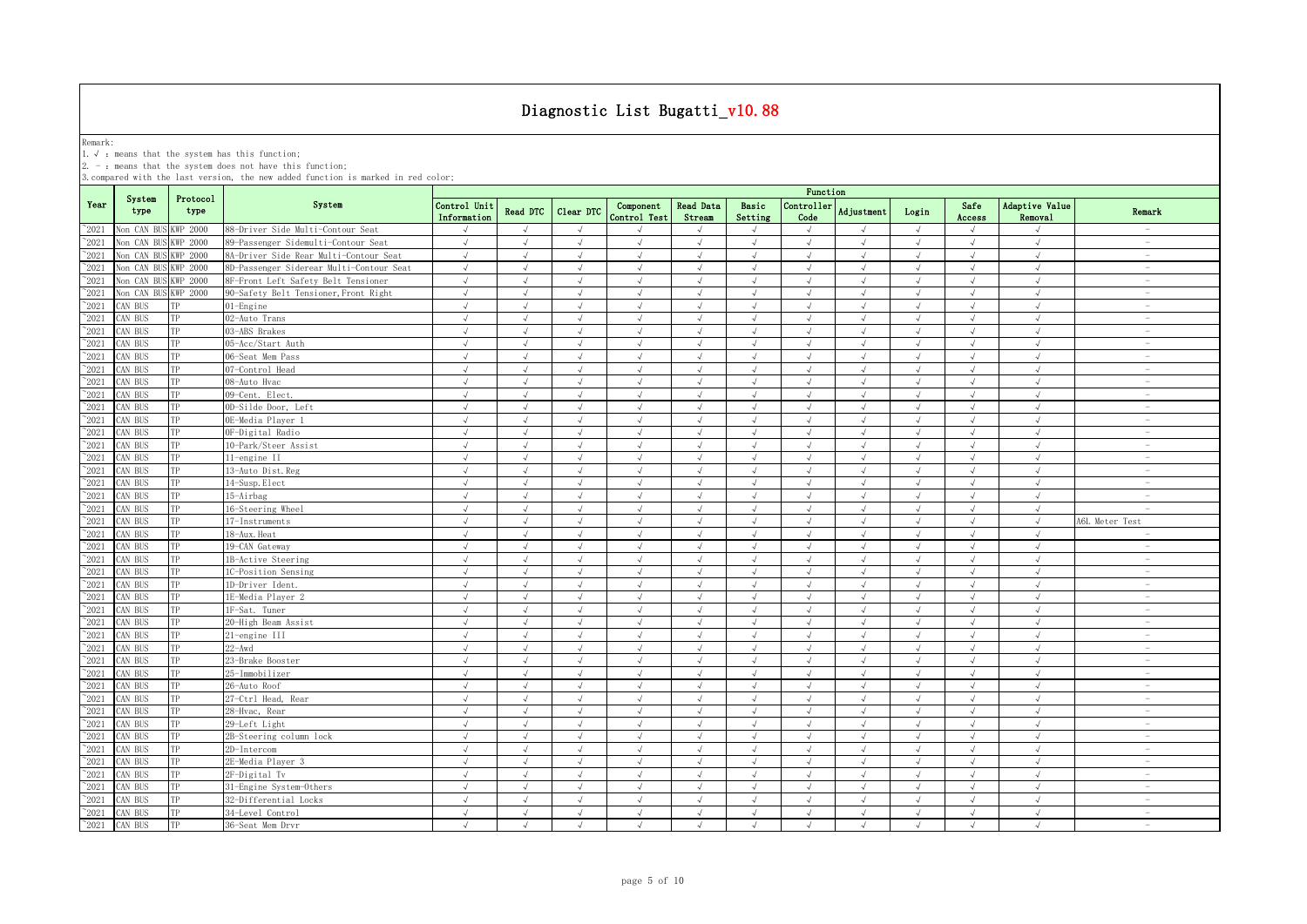Remark:<br>1.√ : means that the system has this function;<br>2. - : means that the system does not have this function;

|                |                |                  |                                         | Function                    |                 |               |                           |                            |                  |                    |               |            |                |                           |                                 |
|----------------|----------------|------------------|-----------------------------------------|-----------------------------|-----------------|---------------|---------------------------|----------------------------|------------------|--------------------|---------------|------------|----------------|---------------------------|---------------------------------|
| Year           | System<br>type | Protocol<br>type | System                                  | Control Unit<br>Information | <b>Read DTC</b> | Clear DTC     | Component<br>Control Test | <b>Read Data</b><br>Stream | Basic<br>Setting | Controller<br>Code | Adjustment    | Login      | Safe<br>Access | Adaptive Value<br>Removal | Remark                          |
| 2021           | AN BUS         | TP               | 37-Navigation                           | $\sqrt{ }$                  | $\sqrt{ }$      | $\sqrt{ }$    |                           | J                          | $\sqrt{ }$       | $\sqrt{ }$         | $\sqrt{ }$    | $\sqrt{ }$ | $\sqrt{ }$     | J                         |                                 |
| 2021           | AN BUS         | TP               | 38-Roof Electronics                     | $\sqrt{ }$                  | $\sqrt{ }$      | $\sqrt{ }$    | $\sqrt{ }$                | $\sqrt{ }$                 | $\sqrt{ }$       | $\sqrt{ }$         | $\sqrt{ }$    | $\sqrt{ }$ | $\sqrt{ }$     | $\sqrt{ }$                | $\sim$                          |
| 2021           | AN BUS         | TP               | 39-Right Light                          | $\sqrt{ }$                  |                 | J             |                           |                            |                  | $\sqrt{ }$         |               | $\sqrt{ }$ |                |                           | $\sim$                          |
| 2021           | AN BUS         | TP               | 3B-Sensor Electronic Equipment          | $\sqrt{ }$                  | $\sqrt{ }$      | √             | $\sqrt{ }$                | $\sqrt{}$                  | $\sqrt{ }$       | $\sqrt{}$          | $\sqrt{ }$    | $\sqrt{ }$ | $\sqrt{ }$     | $\sqrt{ }$                | $\hspace{0.1mm}-\hspace{0.1mm}$ |
| 2021           | AN BUS         | TP               | 3C-Lane Change                          | $\sqrt{ }$                  |                 | $\mathcal{L}$ |                           | N                          | $\sqrt{ }$       |                    | ار            | $\sqrt{ }$ |                |                           | $\sim$                          |
| 2021           | AN BUS         | TP               | 3D-Special Function                     | $\sqrt{ }$                  |                 | $\sqrt{ }$    |                           |                            | $\mathcal{L}$    | $\sqrt{ }$         | ار            | $\sqrt{ }$ |                | $\cdot$                   | $\overline{\phantom{a}}$        |
| 2021           | AN BUS         | TP               | 3E-Media Plaver 4                       | $\sqrt{ }$                  |                 | $\sqrt{ }$    |                           | J                          | $\mathcal{A}$    | J                  | $\sqrt{ }$    | $\sqrt{ }$ |                | J                         |                                 |
| $\degree$ 2021 | CAN BUS        | TP               | 42-Door Elect, Driver                   | $\sqrt{ }$                  | $\mathcal{L}$   | $\sqrt{ }$    |                           | J                          | $\sqrt{ }$       | $\sqrt{ }$         | $\sqrt{ }$    | $\sqrt{ }$ | $\sqrt{ }$     | $\sqrt{ }$                |                                 |
| $^{\sim}2021$  | AN BUS         | TP               | 44-Steering Assist                      | $\sqrt{ }$                  | $\sqrt{ }$      | $\sqrt{ }$    | $\sqrt{ }$                | $\sqrt{ }$                 | $\sqrt{ }$       | $\sqrt{ }$         | $\sqrt{ }$    | $\sqrt{ }$ | $\sqrt{ }$     | $\sqrt{ }$                | $\sim$                          |
| $^{\sim}2021$  | CAN BUS        | TP               | 46-Central Conv                         | $\sqrt{ }$                  | $\sqrt{ }$      | $\sqrt{ }$    | $\sqrt{ }$                | $\sqrt{}$                  | $\sqrt{ }$       | $\sqrt{ }$         | $\sqrt{ }$    | $\sqrt{ }$ | $\sqrt{ }$     | $\sqrt{ }$                | $\sim$                          |
| 2021           | AN BUS         | TP               | 47-Sound System                         | $\sqrt{ }$                  | $\sqrt{ }$      | $\sqrt{}$     | $\sqrt{ }$                | $\sqrt{ }$                 | $\sqrt{ }$       | $\sqrt{ }$         | $\sqrt{ }$    | $\sqrt{ }$ | $\sqrt{ }$     | $\sqrt{2}$                | $\sim$                          |
| 2021           | CAN BUS        | TP               | 48-Seat, Rear, Ds                       | $\sqrt{ }$                  | $\sqrt{ }$      | $\sqrt{}$     | $\sqrt{ }$                | $\sqrt{ }$                 | $\sqrt{ }$       | $\sqrt{ }$         | $\sqrt{ }$    | $\sqrt{ }$ | $\sqrt{ }$     | $\sqrt{ }$                | $\sim$                          |
| 2021           | AN BUS         | TP               | 4C-Tyre Pressure II                     | $\sqrt{ }$                  | $\sqrt{ }$      | $\sqrt{ }$    | $\sqrt{ }$                | $\sqrt{ }$                 | $\sqrt{ }$       | $\sqrt{ }$         | $\sqrt{ }$    | $\sqrt{ }$ | $\sqrt{ }$     | $\sqrt{2}$                | $\overline{\phantom{a}}$        |
| 2021           | CAN BUS        | TP               | 4E-Ctrl Head Rr                         | $\sqrt{ }$                  | $\sqrt{ }$      | $\sqrt{ }$    | $\sqrt{ }$                | $\sqrt{ }$                 | $\sqrt{ }$       | $\sqrt{ }$         | $\sqrt{ }$    | $\sqrt{ }$ | $\sqrt{ }$     | $\sqrt{ }$                | $\overline{\phantom{a}}$        |
| 2021           | CAN BUS        | TP               | 4F-Central Electronic Control System II | $\sqrt{ }$                  | $\sqrt{ }$      | $\sqrt{ }$    | $\sqrt{ }$                | $\sqrt{ }$                 | $\sqrt{ }$       | $\sqrt{ }$         | $\sqrt{ }$    | $\sqrt{ }$ | $\sqrt{ }$     | $\sqrt{ }$                | $\overline{\phantom{a}}$        |
| 2021           | CAN BUS        | TP               | 51-Electric Driving                     | $\sqrt{ }$                  | $\sqrt{ }$      | $\sqrt{ }$    | $\sqrt{ }$                | $\sqrt{ }$                 | $\sqrt{ }$       | $\sqrt{ }$         | $\sqrt{ }$    | $\sqrt{ }$ | $\sqrt{ }$     | $\sqrt{ }$                | $\sim$                          |
| 2021           | CAN BUS        | TP               | 52-Door Elect, Pass                     | $\sqrt{ }$                  | $\sqrt{ }$      | $\sqrt{ }$    | $\sqrt{ }$                | $\sqrt{ }$                 | $\sqrt{ }$       | $\sqrt{ }$         | $\sqrt{ }$    | $\sqrt{ }$ | $\sqrt{ }$     | $\sqrt{ }$                | $\overline{\phantom{a}}$        |
| 2021           | AN BUS         | TP               | 53-Parking Brake                        | $\sqrt{}$                   | $\sqrt{ }$      | $\sqrt{ }$    | $\sqrt{ }$                | $\sqrt{ }$                 | $\sqrt{ }$       | $\sqrt{ }$         | $\sqrt{ }$    | $\sqrt{}$  | $\sqrt{ }$     | $\sqrt{ }$                | $\sim$                          |
| 2021           | AN BUS         | TP               | 55-Xenon Range                          | $\sqrt{ }$                  | $\sqrt{ }$      | $\sqrt{}$     | $\sqrt{ }$                | $\sqrt{ }$                 | $\sqrt{ }$       | $\sqrt{2}$         | $\sqrt{ }$    | $\sqrt{ }$ | $\sqrt{ }$     | $\sqrt{ }$                | $\sim$                          |
| 2021           | AN BUS         | TP               | 56-Radio                                | $\sqrt{ }$                  | $\cdot$         | $\sqrt{ }$    |                           | J                          | $\sqrt{ }$       | $\sqrt{ }$         | $\lambda$     | $\sqrt{ }$ | $\sqrt{ }$     | $\cdot$                   | $\hspace{0.1mm}-\hspace{0.1mm}$ |
| 2021           | AN BUS         | TP               | 57-Tv Tuner                             | $\sqrt{ }$                  | $\sqrt{ }$      | $\sqrt{ }$    | $\sqrt{ }$                | $\sqrt{}$                  | $\sqrt{ }$       | $\sqrt{2}$         | $\sqrt{ }$    | $\sqrt{ }$ | $\sqrt{ }$     | $\sqrt{ }$                | $\sim$                          |
| 2021           | AN BUS         | TP               | 59-Tow Protection                       | $\sqrt{ }$                  | $\sqrt{ }$      | J             | $\mathcal{L}$             | √                          | $\sqrt{ }$       | $\sqrt{ }$         | $\sqrt{ }$    | $\sqrt{ }$ | $\sqrt{ }$     | $\sqrt{ }$                | $\overline{\phantom{a}}$        |
| $\degree$ 2021 | AN BUS         | TP               | 5B-Passenger Side Rear Seat Adjustment  | $\sqrt{ }$                  |                 | $\sqrt{ }$    |                           | J                          | $\sqrt{ }$       | $\sqrt{ }$         | $\mathcal{A}$ | $\sqrt{ }$ |                | $\sqrt{ }$                | $\overline{\phantom{a}}$        |
| 2021           | AN BUS         | TP               | 5C-Lane Maintain                        | $\sqrt{ }$                  | $\sqrt{ }$      | $\sqrt{ }$    |                           | $\sqrt{ }$                 | $\sqrt{ }$       | $\sqrt{ }$         | $\sqrt{ }$    | $\sqrt{ }$ | $\sqrt{ }$     | $\sqrt{ }$                | $\overline{\phantom{a}}$        |
| $^{\sim}2021$  | CAN BUS        | TP               | 5D-Operations                           | $\sqrt{ }$                  | $\sqrt{ }$      | $\sqrt{ }$    |                           | $\sqrt{ }$                 | $\sqrt{ }$       | $\sqrt{ }$         | $\sqrt{ }$    | $\sqrt{ }$ | $\sqrt{ }$     | $\sqrt{ }$                | $\overline{\phantom{a}}$        |
| 2021           | CAN BUS        | TP               | 5E-Ctrl Head Lr                         | $\sqrt{ }$                  | $\sqrt{ }$      | $\sqrt{ }$    | $\sqrt{ }$                | $\sqrt{ }$                 | $\sqrt{ }$       | $\sqrt{ }$         | $\sqrt{ }$    | $\sqrt{ }$ | $\sqrt{ }$     | $\sqrt{ }$                | $\sim$                          |
| 2021           | CAN BUS        | TP               | 5F-Information Electr.                  | $\sqrt{ }$                  | $\sqrt{ }$      | $\sqrt{ }$    |                           | $\sqrt{}$                  | $\sqrt{ }$       | $\sqrt{ }$         | $\sqrt{ }$    | $\sqrt{ }$ | $\sqrt{ }$     | $\sqrt{ }$                | $\sim$                          |
| 2021           | AN BUS         | TP               | 61-Battery Regul.                       | $\sqrt{ }$                  | $\sqrt{ }$      | $\sqrt{ }$    | $\sqrt{ }$                | $\sqrt{ }$                 | $\sqrt{ }$       | $\sqrt{ }$         | $\sqrt{ }$    | $\sqrt{ }$ | $\sqrt{ }$     | $\sqrt{ }$                | $\overline{\phantom{a}}$        |
| 2021           | AN BUS         | TP               | 62-Door Elect, Left                     | $\sqrt{ }$                  | $\sqrt{ }$      | $\sqrt{ }$    | $\mathcal{L}$             | J                          | $\sqrt{ }$       | $\sqrt{ }$         | $\sqrt{ }$    | $\sqrt{ }$ | $\sqrt{ }$     | J                         | $\sim$                          |
| 2021           | CAN BUS        | TP               | 63-Entry Assist, D                      | $\sqrt{ }$                  | $\sqrt{ }$      | $\sqrt{ }$    | $\sqrt{ }$                | $\sqrt{ }$                 | $\sqrt{ }$       | $\sqrt{ }$         | $\sqrt{ }$    | $\sqrt{ }$ | $\sqrt{ }$     | $\sqrt{ }$                | $\overline{\phantom{a}}$        |
| 2021           | CAN BUS        | TP               | 65-Tire Pressure                        | $\sqrt{ }$                  | $\sqrt{ }$      | $\sqrt{ }$    |                           | $\sqrt{ }$                 | $\sqrt{ }$       | $\sqrt{ }$         | $\sqrt{ }$    | $\sqrt{ }$ | $\sqrt{ }$     | $\sqrt{ }$                | $\overline{\phantom{a}}$        |
| 2021           | CAN BUS        | TP               | 66-Seat, Rear Ps                        | $\sqrt{ }$                  | $\sqrt{ }$      | $\sqrt{ }$    | $\sqrt{ }$                | $\sqrt{ }$                 | $\sqrt{ }$       | $\sqrt{ }$         | $\sqrt{ }$    | $\sqrt{ }$ | $\sqrt{ }$     | $\sqrt{ }$                | $\overline{\phantom{a}}$        |
| 2021           | AN BUS         | TP               | 67-Voice Control                        | $\sqrt{ }$                  | $\sqrt{ }$      | $\sqrt{ }$    | $\sqrt{ }$                | $\sqrt{ }$                 | $\sqrt{ }$       | $\sqrt{ }$         | $\sqrt{ }$    | $\sqrt{ }$ | J              | $\sqrt{ }$                | $\overline{\phantom{a}}$        |
| 2021           | AN BUS         | TP               | 68-Wiper Electr.                        | $\sqrt{ }$                  | $\sqrt{ }$      | $\sqrt{ }$    | $\sqrt{ }$                | $\sqrt{ }$                 | $\sqrt{ }$       | $\sqrt{ }$         | $\sqrt{ }$    | $\sqrt{ }$ | $\sqrt{ }$     | $\sqrt{ }$                | $\sim$                          |
| 2021           | AN BUS         | TP               | 69-Trailer                              | $\sqrt{ }$                  |                 | $\sqrt{ }$    |                           |                            |                  | $\cdot$            |               | $\sqrt{ }$ |                |                           | $\sim$                          |
| 2021           | AN BUS         | TP               | 6C-Back-Up Cam.                         | $\sqrt{ }$                  | $\sqrt{ }$      | √             |                           | √                          | $\sqrt{ }$       | √                  | $\sqrt{ }$    | $\sqrt{ }$ | $\sqrt{ }$     | $\sqrt{}$                 | $\overline{\phantom{a}}$        |
| 2021           | AN BUS         | TP               | 6D-Trunk Elect.                         | $\sqrt{ }$                  | $\sqrt{ }$      | $\mathcal{L}$ |                           |                            | $\sqrt{ }$       |                    | ار            | $\sqrt{ }$ |                |                           |                                 |
| 2021           | AN BUS         | TP               | 6E-Ctrl Head Roof                       | $\sqrt{ }$                  |                 |               |                           |                            |                  |                    | ار            | $\sqrt{ }$ |                |                           | $\overline{\phantom{a}}$        |
| 2021           | AN BUS         | TP               | 6F-Central Electronic Control System II | $\sqrt{ }$                  |                 |               |                           | $\sqrt{2}$                 | $\sqrt{ }$       |                    |               | $\sqrt{ }$ |                |                           |                                 |
| $^{\sim}2021$  | CAN BUS        | TP               | 71-Battery Charger                      | $\sqrt{ }$                  | $\sqrt{ }$      | J             |                           | √                          | $\sqrt{ }$       | $\sqrt{ }$         | $\sqrt{ }$    | $\sqrt{ }$ |                | $\sqrt{ }$                |                                 |
| $^{\sim}2021$  | AN BUS         | TP               | 72-Door Elect, Right                    | $\sqrt{ }$                  | $\sqrt{ }$      | $\sqrt{ }$    | $\sqrt{ }$                | $\sqrt{ }$                 | $\sqrt{ }$       | $\sqrt{ }$         | $\sqrt{ }$    | $\sqrt{ }$ | $\sqrt{ }$     | $\sqrt{ }$                |                                 |
| $^{\sim}2021$  | CAN BUS        | TP               | 73-Entry Assist, P                      | $\sqrt{ }$                  | $\sqrt{ }$      | $\sqrt{ }$    |                           | J                          | $\sqrt{ }$       | $\sqrt{ }$         | $\sqrt{ }$    | $\sqrt{ }$ | $\sqrt{ }$     | $\sqrt{ }$                | $\sim$                          |
| $\degree$ 2021 | AN BUS         | TP               | 74-Chassis Control                      | $\sqrt{ }$                  | $\sqrt{ }$      | $\sqrt{ }$    | $\sqrt{ }$                | $\sqrt{2}$                 | $\sqrt{ }$       | $\sqrt{ }$         | $\sqrt{ }$    | $\sqrt{ }$ | $\sqrt{ }$     | $\sqrt{}$                 | $\overline{\phantom{a}}$        |
| 2021           | CAN BUS        | TP               | 75-Telematics                           | $\sqrt{ }$                  | $\sqrt{ }$      | $\sqrt{ }$    | $\sqrt{ }$                | $\sqrt{}$                  | $\sqrt{ }$       | $\sqrt{ }$         | $\sqrt{ }$    | $\sqrt{ }$ | $\sqrt{ }$     | $\sqrt{ }$                | $\sim$                          |
| 2021           | CAN BUS        | TP               | 76-Park Assist                          | $\sqrt{ }$                  | $\sqrt{ }$      | $\sqrt{ }$    | $\sqrt{ }$                | $\sqrt{ }$                 | $\sqrt{ }$       | $\sqrt{ }$         | $\sqrt{ }$    | $\sqrt{ }$ | $\sqrt{ }$     | $\sqrt{2}$                | $\overline{\phantom{a}}$        |
| 2021           | CAN BUS        | TP               | 77-Telephone                            | $\sqrt{ }$                  | $\sqrt{ }$      | $\sqrt{ }$    | $\sqrt{ }$                | $\sqrt{ }$                 | $\sqrt{ }$       | $\sqrt{ }$         | $\sqrt{ }$    | $\sqrt{ }$ | $\sqrt{ }$     | $\sqrt{ }$                | $\overline{\phantom{a}}$        |
| 2021           | CAN BUS        | TP               | 78-Silde Door, Right                    | $\sqrt{ }$                  | $\sqrt{ }$      | $\sqrt{ }$    | $\sqrt{ }$                | $\sqrt{ }$                 | $\sqrt{ }$       | $\sqrt{ }$         | $\sqrt{ }$    | $\sqrt{ }$ | $\sqrt{ }$     | $\sqrt{ }$                | $\overline{\phantom{a}}$        |
| $^{\sim}2021$  | CAN BUS        | TP               | 7D-Aux Heat                             | $\sqrt{ }$                  | $\mathcal{L}$   | $\sqrt{ }$    | $\sqrt{ }$                | $\sqrt{ }$                 | $\mathcal{L}$    | $\sqrt{ }$         | $\sqrt{ }$    | $\sqrt{ }$ | $\sqrt{ }$     | $\sqrt{ }$                | $\sim$                          |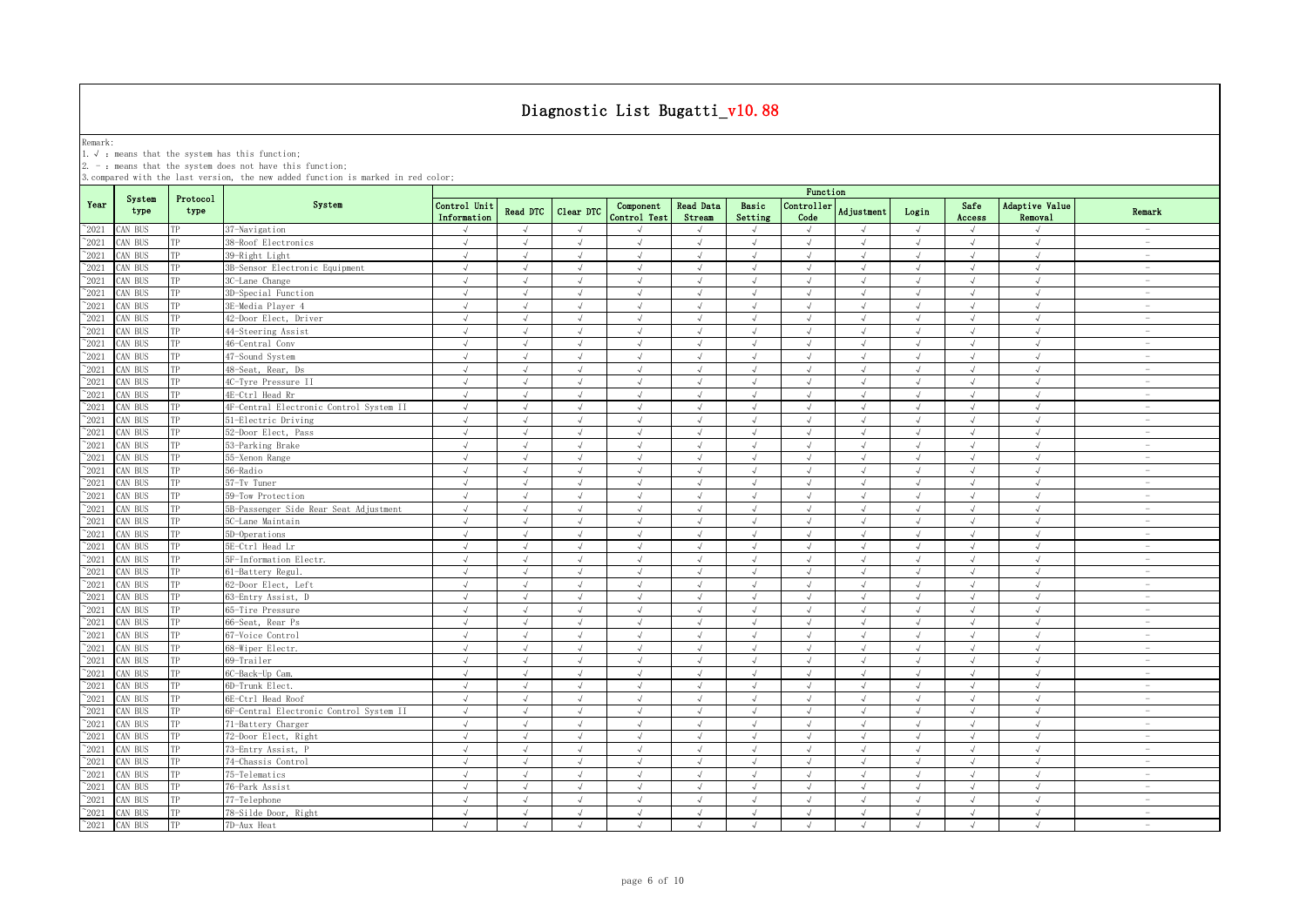Remark:<br>1.√ : means that the system has this function;<br>2. - : means that the system does not have this function;

|                 |                |                  |                                             | Function                    |            |                |                           |                            |                  |                             |               |            |                |                           |                                 |
|-----------------|----------------|------------------|---------------------------------------------|-----------------------------|------------|----------------|---------------------------|----------------------------|------------------|-----------------------------|---------------|------------|----------------|---------------------------|---------------------------------|
| Year            | System<br>type | Protocol<br>type | System                                      | Control Unit<br>Information | Read DTC   | Clear DTC      | Component<br>Control Test | <b>Read Data</b><br>Stream | Basic<br>Setting | Controller<br>Code          | Adjustment    | Login      | Safe<br>Access | Adaptive Value<br>Removal | Remark                          |
| $^{\sim}2021$   | AN BUS         | TP               | 7E-Ctrl Head Dash                           | $\sqrt{ }$                  | $\sqrt{ }$ | $\sqrt{ }$     |                           | $\sqrt{ }$                 | $\sqrt{ }$       | $\sqrt{ }$                  | $\sqrt{ }$    | $\sqrt{ }$ | $\sqrt{ }$     | $\sqrt{ }$                |                                 |
| $^{\sim}2021$   | CAN BUS        | ТP               | 7F-Information Electronic Control System II | $\sqrt{ }$                  | $\sqrt{ }$ | $\sqrt{ }$     | $\sqrt{ }$                | $\sqrt{ }$                 | $\sqrt{ }$       | $\sqrt{ }$                  | $\sqrt{ }$    | $\sqrt{ }$ | $\sqrt{ }$     | $\sqrt{ }$                | $\sim$                          |
| $^{\sim}2021$   | AN BUS         | TP               | 81-Selector Lever                           | J                           |            |                |                           | $\sqrt{ }$                 | $\sqrt{ }$       |                             |               |            | $\sqrt{ }$     | $\sqrt{ }$                | $\sim$                          |
| $\degree$ 2021  | AN BUS         | TP               | 88-Driver Side Multi-Contour Seat           | $\sqrt{ }$                  | $\sqrt{}$  | J              | $\sqrt{ }$                | $\sqrt{ }$                 | $\sqrt{ }$       | $\sqrt{}$                   | $\sqrt{}$     | $\sqrt{ }$ | $\sqrt{ }$     | $\sqrt{ }$                | $\hspace{0.1mm}-\hspace{0.1mm}$ |
| 2021            | AN BUS         |                  | 89-Passenger Sidemulti-Contour Seat         | $\sqrt{ }$                  |            |                |                           | $\sqrt{ }$                 | $\mathcal{A}$    |                             |               |            |                | $\sqrt{ }$                | $\sim$                          |
| $^{\sim}2021$   | CAN BUS        | TP               | 8A-Driver Side Rear Multi-Contour Seat      | $\sqrt{ }$                  |            | $\sqrt{ }$     |                           | $\sqrt{ }$                 | $\sqrt{ }$       | $\mathcal{N}_{\mathcal{N}}$ |               | $\sqrt{ }$ |                | $\sqrt{ }$                | $\overline{\phantom{a}}$        |
| $^{\sim}$ 2021  | CAN BUS        | ТP               | 8D-Passenger Siderear Multi-Contour Seat    | $\sqrt{ }$                  |            |                | $\sqrt{ }$                | $\sqrt{ }$                 | $\sqrt{ }$       |                             |               |            | $\sqrt{ }$     | $\sqrt{ }$                |                                 |
| $^{\sim}$ 2021  | CAN BUS        | TP               | BF-Front Left Safety Belt Tensioner         | $\sqrt{ }$                  | $\sqrt{ }$ | $\sqrt{ }$     | $\sqrt{ }$                | $\sqrt{ }$                 | $\sqrt{ }$       | $\sqrt{ }$                  | J             | $\sqrt{ }$ | $\sqrt{ }$     | $\sqrt{ }$                |                                 |
| $\degree$ 2021  | CAN BUS        | TP               | 90-Safety Belt Tensioner, Front Right       | $\sqrt{ }$                  | $\sqrt{ }$ | $\sqrt{ }$     | $\sqrt{ }$                | $\sqrt{ }$                 | $\sqrt{ }$       | $\sqrt{ }$                  | $\sqrt{ }$    | $\sqrt{ }$ | $\sqrt{ }$     | $\sqrt{ }$                | $\sim$                          |
| $^{\sim}$ 2021  | CAN BUS        | CAN BUS          | 01-Engine                                   | $\sqrt{2}$                  | $\sqrt{ }$ | $\sqrt{2}$     | $\sqrt{ }$                | $\sqrt{ }$                 | $\sqrt{ }$       | $\sqrt{ }$                  | $\sqrt{ }$    | $\sqrt{ }$ | $\sqrt{ }$     | $\sqrt{ }$                | $\sim$                          |
| $\degree$ 2021  | AN BUS         | CAN BUS          | 02-Auto Trans                               | $\sqrt{ }$                  | $\sqrt{ }$ | $\sqrt{ }$     | $\sqrt{ }$                | $\sqrt{ }$                 | $\sqrt{ }$       | $\sqrt{ }$                  | $\sqrt{ }$    | $\sqrt{ }$ | $\sqrt{ }$     | $\sqrt{2}$                | $\sim$                          |
| $^{\sim}$ 2021  | AN BUS         | CAN BUS          | 03-ABS Brakes                               | $\sqrt{ }$                  | $\sqrt{ }$ | $\sqrt{ }$     | $\sqrt{ }$                | $\sqrt{ }$                 | $\sqrt{ }$       | $\sqrt{ }$                  | $\sqrt{ }$    | $\sqrt{ }$ | $\sqrt{ }$     | $\sqrt{ }$                | $\sim$                          |
| $^{\sim}$ 2021  | AN BUS         | CAN BUS          | 05-Acc/Start Auth                           | $\sqrt{ }$                  | $\sqrt{ }$ | $\sqrt{ }$     | $\sqrt{ }$                | $\sqrt{ }$                 | $\sqrt{ }$       | $\sqrt{ }$                  | $\sqrt{ }$    | $\sqrt{ }$ | $\sqrt{ }$     | $\sqrt{2}$                | $\overline{\phantom{a}}$        |
| $\degree$ 2021  | CAN BUS        | CAN BUS          | 06-Seat Mem Pass                            | $\sqrt{ }$                  | $\sqrt{ }$ | $\sqrt{ }$     | $\sqrt{ }$                | $\sqrt{ }$                 | $\sqrt{ }$       | $\sqrt{ }$                  | $\sqrt{ }$    | $\sqrt{ }$ | $\sqrt{ }$     | $\sqrt{ }$                | $\overline{\phantom{a}}$        |
| $^{\sim}2021$   | CAN BUS        | CAN BUS          | 07-Control Head                             | $\sqrt{ }$                  | $\sqrt{ }$ | $\sqrt{ }$     | $\sqrt{ }$                | $\sqrt{ }$                 | $\sqrt{ }$       | $\sqrt{ }$                  | $\sqrt{ }$    | $\sqrt{ }$ | $\sqrt{ }$     | $\sqrt{ }$                | $\overline{\phantom{a}}$        |
| $\degree$ 2021  | CAN BUS        | CAN BUS          | 08-Auto Hvac                                | $\sqrt{ }$                  | $\sqrt{ }$ | $\sqrt{ }$     | $\sqrt{ }$                | $\sqrt{ }$                 | $\sqrt{ }$       | $\sqrt{ }$                  | $\sqrt{ }$    | $\sqrt{ }$ | $\sqrt{ }$     | $\sqrt{ }$                | $\sim$                          |
| $\degree$ 2021  | CAN BUS        | <b>CAN BUS</b>   | 09-Cent. Elect.                             | $\sqrt{ }$                  | $\sqrt{ }$ | $\sqrt{ }$     | $\sqrt{ }$                | $\sqrt{ }$                 | $\sqrt{ }$       | $\sqrt{ }$                  | $\sqrt{ }$    | $\sqrt{ }$ | $\sqrt{ }$     | $\sqrt{ }$                | $\overline{\phantom{a}}$        |
| $^{\sim}2021$   | CAN BUS        | CAN BUS          | OD-Silde Door, Left                         | $\sqrt{}$                   | $\sqrt{ }$ | $\sqrt{ }$     | $\sqrt{ }$                | $\sqrt{}$                  | $\sqrt{ }$       | $\sqrt{ }$                  | $\sqrt{ }$    | $\sqrt{}$  | $\sqrt{ }$     | $\sqrt{ }$                | $\sim$                          |
| $\degree$ 2021  | AN BUS         | CAN BUS          | OE-Media Player 1                           | $\sqrt{ }$                  | $\sqrt{ }$ | $\sqrt{ }$     | $\sqrt{ }$                | $\sqrt{ }$                 | $\sqrt{ }$       | $\sqrt{ }$                  | $\sqrt{2}$    | $\sqrt{ }$ | $\sqrt{ }$     | $\sqrt{2}$                | $\sim$                          |
| 2021            | AN BUS         | AN BUS           | OF-Digital Radio                            | $\sqrt{ }$                  | $\sqrt{ }$ | $\mathcal{L}$  | $\mathcal{L}$             | $\sqrt{ }$                 | $\sqrt{ }$       | $\cdot$                     | J             | $\sqrt{ }$ | $\sqrt{ }$     | $\sqrt{ }$                | $\sim$                          |
| 2021            | AN BUS         | <b>CAN BUS</b>   | 10-Park/Steer Assist                        | $\sqrt{2}$                  | $\sqrt{ }$ | $\sqrt{ }$     | $\sqrt{ }$                | $\sqrt{ }$                 | $\sqrt{ }$       | $\sqrt{ }$                  | $\sqrt{ }$    | $\sqrt{ }$ | $\sqrt{ }$     | $\sqrt{ }$                | $\overline{\phantom{a}}$        |
| 2021            | CAN BUS        | AN BUS           | 11-engine II                                | $\sqrt{ }$                  | $\sqrt{ }$ | $\sqrt{ }$     | $\mathcal{L}$             | $\sqrt{ }$                 | $\sqrt{ }$       | $\sqrt{ }$                  | $\sqrt{ }$    | $\sqrt{ }$ | $\sqrt{ }$     | $\sqrt{ }$                | $\overline{\phantom{a}}$        |
| $^{\sim}2021$   | AN BUS         | AN BUS           | 13-Auto Dist. Reg                           | $\sqrt{ }$                  | $\sqrt{ }$ | $\sqrt{ }$     | $\sqrt{ }$                | $\sqrt{ }$                 | $\mathcal{A}$    | $\mathcal{A}$               | À.            | $\sqrt{ }$ | $\sqrt{ }$     | $\sqrt{ }$                | $\overline{\phantom{a}}$        |
| $^{\sim}$ 2021  | CAN BUS        | AN BUS           | 14-Susp. Elect                              | $\sqrt{ }$                  | $\sqrt{ }$ | $\overline{a}$ | $\sqrt{ }$                | $\sqrt{ }$                 | $\sqrt{ }$       |                             | $\sqrt{ }$    | $\sqrt{ }$ | $\sqrt{ }$     | $\sqrt{ }$                | $\overline{\phantom{a}}$        |
| $^{\sim}$ 2021  | CAN BUS        | AN BUS           | 15-Airbag                                   | $\sqrt{ }$                  | $\sqrt{ }$ | $\sqrt{ }$     | $\sqrt{ }$                | $\sqrt{ }$                 | $\sqrt{ }$       | $\sqrt{ }$                  | $\sqrt{ }$    | $\sqrt{ }$ | $\sqrt{ }$     | $\sqrt{ }$                | $\overline{\phantom{a}}$        |
| $^{\sim}$ 2021  | CAN BUS        | <b>CAN BUS</b>   | 16-Steering Wheel                           | $\sqrt{ }$                  | $\sqrt{ }$ | $\sqrt{ }$     | $\sqrt{ }$                | $\sqrt{ }$                 | $\sqrt{ }$       | $\sqrt{ }$                  | $\sqrt{ }$    | $\sqrt{ }$ | $\sqrt{ }$     | $\sqrt{ }$                |                                 |
| $^{\sim}$ 2021  | AN BUS         | CAN BUS          | 17-Instruments                              | $\sqrt{ }$                  | $\sqrt{ }$ | $\sqrt{ }$     | $\sqrt{ }$                | $\sqrt{ }$                 | $\sqrt{ }$       | $\sqrt{ }$                  | $\sqrt{ }$    | $\sqrt{ }$ | $\sqrt{ }$     | $\sqrt{ }$                | A6L Meter Test                  |
| $^{\sim}$ 2021  | AN BUS         | CAN BUS          | 18-Aux. Heat                                | $\sqrt{ }$                  | $\sqrt{ }$ | $\sqrt{ }$     | $\sqrt{ }$                | $\sqrt{ }$                 | $\sqrt{ }$       | $\sqrt{ }$                  | $\sqrt{ }$    | $\sqrt{ }$ | $\sqrt{ }$     | $\sqrt{ }$                | $\overline{\phantom{a}}$        |
| $^{\sim}$ 2021  | CAN BUS        | CAN BUS          | 19-CAN Gateway                              | $\sqrt{ }$                  | $\sqrt{ }$ | $\sqrt{ }$     | $\mathcal{L}$             | $\sqrt{ }$                 | $\sqrt{ }$       | $\sqrt{ }$                  | $\sqrt{ }$    | $\sqrt{ }$ | $\sqrt{ }$     | $\sqrt{ }$                | $\overline{\phantom{a}}$        |
| $\degree$ 2021  | CAN BUS        | CAN BUS          | 1B-Active Steering                          | $\sqrt{ }$                  | $\sqrt{ }$ | $\sqrt{ }$     | $\sqrt{ }$                | $\sqrt{ }$                 | $\sqrt{ }$       | $\sqrt{ }$                  | $\sqrt{ }$    | $\sqrt{ }$ | $\sqrt{ }$     | $\sqrt{ }$                | $\overline{\phantom{a}}$        |
| $^{\sim}2021$   | CAN BUS        | CAN BUS          | 1C-Position Sensing                         | $\sqrt{ }$                  | $\sqrt{ }$ | $\sqrt{ }$     | $\mathcal{L}$             | $\sqrt{ }$                 | $\sqrt{ }$       | $\mathcal{N}_{\mathcal{N}}$ | $\sqrt{ }$    | $\sqrt{ }$ | $\sqrt{ }$     | $\sqrt{ }$                | $\overline{\phantom{a}}$        |
| $\degree$ 2021  | CAN BUS        | CAN BUS          | 1D-Driver Ident.                            | $\sqrt{ }$                  | $\sqrt{ }$ | $\sqrt{ }$     | $\sqrt{ }$                | $\sqrt{ }$                 | $\sqrt{ }$       | $\sqrt{ }$                  | $\sqrt{ }$    | $\sqrt{ }$ | $\sqrt{ }$     | $\sqrt{ }$                | $\overline{\phantom{a}}$        |
| $^{\sim}$ 2021  | CAN BUS        | CAN BUS          | 1E-Media Player 2                           | $\sqrt{ }$                  | $\sqrt{ }$ | $\sqrt{ }$     | $\sqrt{ }$                | $\sqrt{ }$                 | $\sqrt{ }$       | $\sqrt{ }$                  | $\sqrt{ }$    | $\sqrt{ }$ | $\sqrt{ }$     | $\sqrt{ }$                | $\overline{\phantom{a}}$        |
| $\degree$ 2021  | CAN BUS        | <b>CAN BUS</b>   | 1F-Sat. Tuner                               | $\sqrt{ }$                  | $\sqrt{ }$ | $\sqrt{ }$     | $\sqrt{ }$                | $\sqrt{ }$                 | $\sqrt{ }$       | $\sqrt{ }$                  | $\sqrt{ }$    | $\sqrt{ }$ | $\sqrt{ }$     | $\sqrt{ }$                | $\hspace{0.1mm}-\hspace{0.1mm}$ |
| $^{\sim}2021$   | AN BUS         | <b>CAN BUS</b>   | 20-High Beam Assist                         | $\sqrt{ }$                  |            |                |                           | $\sqrt{ }$                 | $\sqrt{ }$       |                             |               |            | $\sqrt{ }$     | $\sqrt{ }$                | $\sim$                          |
| $\degree$ 2021  | CAN BUS        | CAN BUS          | 21-engine III                               | $\sqrt{2}$                  | $\sqrt{ }$ | $\sqrt{ }$     | $\sqrt{ }$                | $\sqrt{2}$                 | $\sqrt{ }$       | $\sqrt{ }$                  | $\sqrt{ }$    | $\sqrt{ }$ | $\sqrt{ }$     | $\sqrt{ }$                | $\overline{\phantom{a}}$        |
| 2021            | AN BUS         | AN BUS           | $22 - Awd$                                  | $\sqrt{ }$                  |            |                |                           | $\sqrt{ }$                 | $\mathcal{A}$    |                             |               | $\sqrt{ }$ |                | $\sqrt{ }$                | $\overline{\phantom{a}}$        |
| $^{\sim}2021$   | CAN BUS        | CAN BUS          | 23-Brake Booster                            | $\sqrt{ }$                  |            |                |                           | $\sqrt{ }$                 | $\sqrt{ }$       |                             |               | $\sqrt{ }$ |                | $\sqrt{ }$                | $\overline{\phantom{a}}$        |
| $^{\sim}$ 2021  | CAN BUS        | AN BUS           | 25-Immobilizer                              | $\sqrt{ }$                  |            |                |                           | $\sqrt{ }$                 | $\sqrt{ }$       |                             |               |            |                | J                         |                                 |
| $\gamma_{2021}$ | CAN BUS        | <b>CAN BUS</b>   | 26-Auto Roof                                | $\sqrt{ }$                  | $\sqrt{ }$ | $\sqrt{ }$     |                           | $\sqrt{ }$                 | $\sqrt{ }$       | $\sqrt{ }$                  | J             | $\sqrt{ }$ | $\sqrt{ }$     | $\sqrt{ }$                | $\sim$                          |
| $^{\sim}$ 2021  | AN BUS         | AN BUS           | 27-Ctrl Head, Rear                          | $\sqrt{ }$                  | $\sqrt{ }$ | $\sqrt{ }$     | $\sqrt{ }$                | $\sqrt{ }$                 | $\sqrt{ }$       | $\sqrt{ }$                  | $\sqrt{ }$    | $\sqrt{ }$ | $\sqrt{ }$     | $\sqrt{ }$                |                                 |
| $^{\sim}$ 2021  | CAN BUS        | <b>CAN BUS</b>   | 28-Hvac, Rear                               | $\sqrt{ }$                  | $\sqrt{ }$ | $\sqrt{ }$     | $\sqrt{ }$                | $\sqrt{ }$                 | $\sqrt{ }$       | $\sqrt{ }$                  | J             | $\sqrt{ }$ | $\sqrt{ }$     | $\sqrt{ }$                | $\sim$                          |
| $^{\sim}$ 2021  | CAN BUS        | CAN BUS          | 29-Left Light                               | $\sqrt{ }$                  | $\sqrt{ }$ | $\sqrt{ }$     | $\sqrt{ }$                | $\sqrt{ }$                 | $\sqrt{ }$       | $\sqrt{ }$                  | $\sqrt{ }$    | $\sqrt{ }$ | $\sqrt{ }$     | $\sqrt{2}$                | $\overline{\phantom{a}}$        |
| $^{\sim}$ 2021  | CAN BUS        | CAN BUS          | 2B-Steering column lock                     | $\sqrt{ }$                  | $\sqrt{ }$ | $\sqrt{ }$     | $\sqrt{ }$                | $\sqrt{ }$                 | $\sqrt{ }$       | $\sqrt{ }$                  | $\sqrt{ }$    | $\sqrt{ }$ | $\sqrt{ }$     | $\sqrt{ }$                | $\sim$                          |
| $\degree$ 2021  | CAN BUS        | CAN BUS          | 2D-Intercom                                 | $\sqrt{ }$                  | $\sqrt{ }$ | $\sqrt{ }$     | $\sqrt{ }$                | $\sqrt{ }$                 | $\sqrt{ }$       | $\sqrt{ }$                  | $\sqrt{ }$    | $\sqrt{ }$ | $\sqrt{ }$     | $\sqrt{2}$                | $\overline{\phantom{a}}$        |
| $\degree$ 2021  | CAN BUS        | CAN BUS          | 2E-Media Player 3                           | $\sqrt{ }$                  | $\sqrt{ }$ | $\sqrt{ }$     | $\sqrt{ }$                | $\sqrt{ }$                 | $\sqrt{ }$       | $\sqrt{ }$                  | $\sqrt{ }$    | $\sqrt{ }$ | $\sqrt{ }$     | $\sqrt{ }$                | $\overline{\phantom{a}}$        |
| $^{\sim}$ 2021  | CAN BUS        | CAN BUS          | 2F-Digital Tv                               | $\sqrt{ }$                  | $\sqrt{ }$ | $\sqrt{ }$     | $\sqrt{ }$                | $\sqrt{ }$                 | $\sqrt{ }$       | $\sqrt{ }$                  | $\sqrt{ }$    | $\sqrt{ }$ | $\sqrt{ }$     | $\sqrt{ }$                | $\overline{\phantom{a}}$        |
| $^{\sim}$ 2021  | CAN BUS        | CAN BUS          | 31-Engine System-Others                     | $\sqrt{ }$                  | $\sqrt{ }$ | $\sqrt{ }$     | $\sqrt{ }$                | $\sqrt{ }$                 | $\sqrt{ }$       | $\sqrt{ }$                  | $\mathcal{L}$ | $\sqrt{ }$ | $\sqrt{ }$     | $\sqrt{ }$                | $\sim$                          |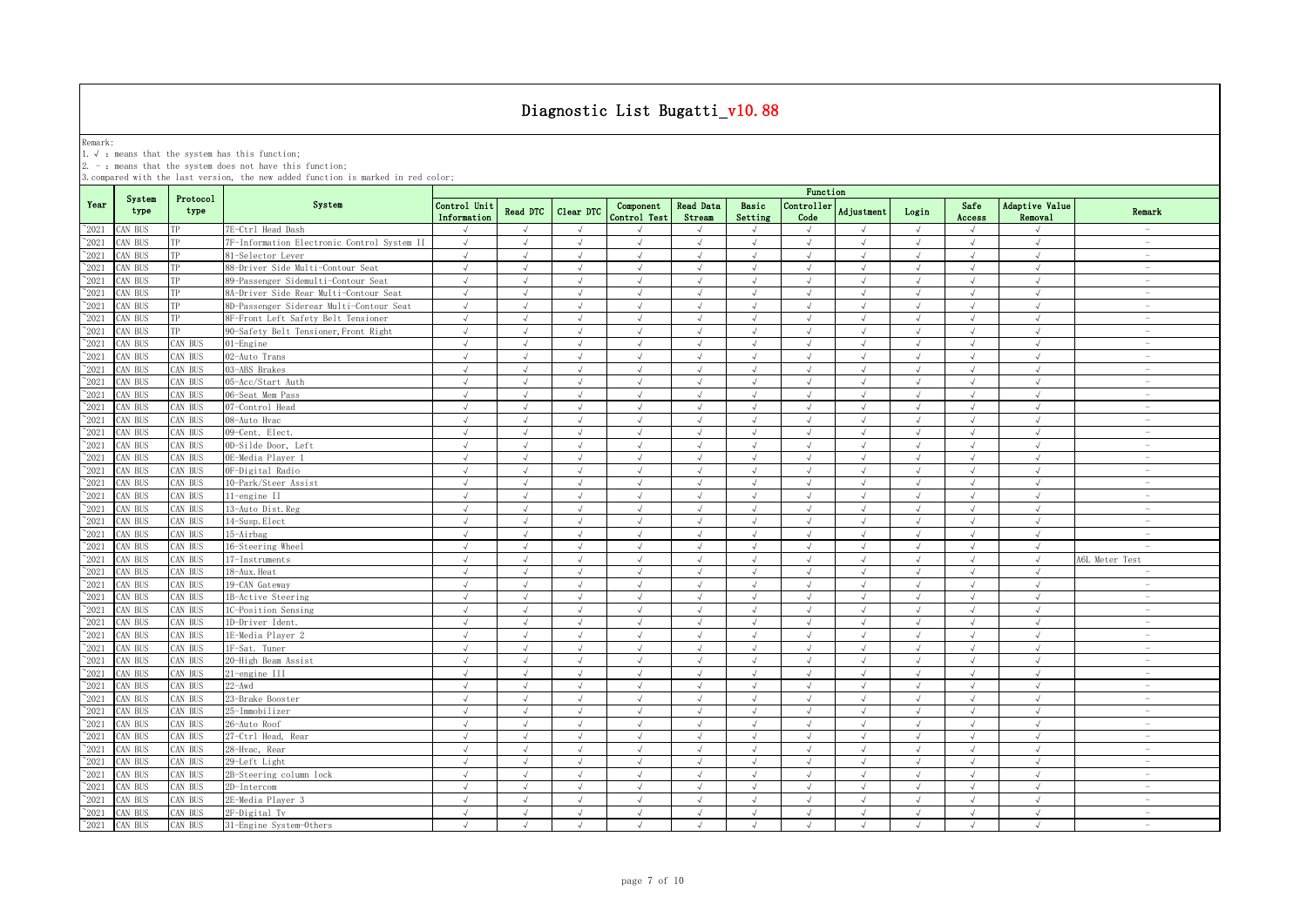Remark:<br>1.√ : means that the system has this function;<br>2. - : means that the system does not have this function;

|                |                |                  |                                         |                             |                |                |                           |                            |                  | Function           |                |            |                |                           |                                 |
|----------------|----------------|------------------|-----------------------------------------|-----------------------------|----------------|----------------|---------------------------|----------------------------|------------------|--------------------|----------------|------------|----------------|---------------------------|---------------------------------|
| Year           | System<br>type | Protocol<br>type | System                                  | Control Unit<br>Information | Read DTC       | Clear DTC      | Component<br>Control Test | <b>Read Data</b><br>Stream | Basic<br>Setting | Controller<br>Code | Adjustment     | Login      | Safe<br>Access | Adaptive Value<br>Removal | Remark                          |
| $^{\sim}2021$  | AN BUS         | CAN BUS          | 32-Differential Locks                   | $\sqrt{ }$                  | $\sqrt{ }$     | $\sqrt{ }$     |                           | $\sqrt{ }$                 | $\sqrt{ }$       | $\sqrt{ }$         | $\sqrt{ }$     | $\sqrt{ }$ | $\sqrt{ }$     | $\sqrt{ }$                |                                 |
| $^{\sim}2021$  | CAN BUS        | AN BUS           | 34-Level Control                        | $\sqrt{ }$                  | $\sqrt{ }$     | $\sqrt{ }$     | $\sqrt{ }$                | $\sqrt{ }$                 | $\sqrt{ }$       | $\sqrt{ }$         | $\sqrt{ }$     | $\sqrt{ }$ | $\sqrt{ }$     | $\sqrt{ }$                | $\hspace{0.1mm}-\hspace{0.1mm}$ |
| $^{\sim}2021$  | AN BUS         | AN BUS           | 36-Seat Mem Drvr                        | √                           |                |                |                           | $\sqrt{ }$                 | $\sqrt{ }$       |                    |                |            | $\sqrt{ }$     | $\sqrt{ }$                | $\sim$                          |
| $\degree$ 2021 | AN BUS         | CAN BUS          | 37-Navigation                           | $\sqrt{ }$                  | $\sqrt{ }$     | J              | $\sqrt{ }$                | $\sqrt{ }$                 | $\sqrt{ }$       | $\sqrt{ }$         | $\sqrt{}$      | $\sqrt{ }$ | $\sqrt{ }$     | $\sqrt{ }$                | $\hspace{0.1mm}-\hspace{0.1mm}$ |
| 2021           | AN BUS         | AN BUS           | 38-Roof Electronics                     | $\sqrt{ }$                  |                |                |                           | $\sqrt{ }$                 | $\sqrt{ }$       |                    |                |            |                | $\cdot$                   | $\sim$                          |
| 2021           | CAN BUS        | <b>CAN BUS</b>   | 39-Right Light                          | $\sqrt{ }$                  | $\sqrt{ }$     | $\sqrt{ }$     |                           | $\sqrt{ }$                 | $\sqrt{ }$       | $\sqrt{ }$         |                | $\sqrt{ }$ |                | $\sqrt{ }$                | $\overline{\phantom{a}}$        |
| $^{\sim}$ 2021 | AN BUS         | AN BUS           | 3B-Sensor Electronic Equipment          | $\sqrt{ }$                  |                |                | $\sqrt{ }$                | $\sqrt{ }$                 | $\sqrt{ }$       |                    |                |            | $\sqrt{ }$     | $\sqrt{ }$                |                                 |
| $^{\sim}$ 2021 | CAN BUS        | AN BUS           | 3C-Lane Change                          | $\sqrt{ }$                  | $\sqrt{ }$     | $\sqrt{ }$     | $\sqrt{ }$                | $\sqrt{ }$                 | $\sqrt{ }$       | $\sqrt{ }$         | J              | $\sqrt{ }$ | $\sqrt{ }$     | $\sqrt{ }$                |                                 |
| $\degree$ 2021 | CAN BUS        | AN BUS           | 3D-Special Function                     | $\sqrt{ }$                  | $\sqrt{ }$     | $\sqrt{ }$     | $\sqrt{ }$                | $\sqrt{ }$                 | $\sqrt{ }$       | $\sqrt{ }$         | $\sqrt{ }$     | $\sqrt{ }$ | $\sqrt{ }$     | $\sqrt{ }$                | $\sim$                          |
| $^{\sim}$ 2021 | CAN BUS        | <b>CAN BUS</b>   | 3E-Media Plaver 4                       | $\sqrt{2}$                  | $\sqrt{ }$     | $\sqrt{2}$     | $\sqrt{2}$                | $\sqrt{ }$                 | $\sqrt{ }$       | $\sqrt{ }$         | $\sqrt{ }$     | $\sqrt{ }$ | $\sqrt{ }$     | $\sqrt{ }$                | $\sim$                          |
| $^{\sim}$ 2021 | AN BUS         | <b>CAN BUS</b>   | 42-Door Elect, Driver                   | $\sqrt{ }$                  | $\sqrt{ }$     | $\sqrt{ }$     | $\sqrt{ }$                | $\sqrt{ }$                 | $\sqrt{ }$       | $\sqrt{ }$         | $\sqrt{ }$     | $\sqrt{ }$ | $\sqrt{ }$     | $\sqrt{ }$                | $\sim$                          |
| $^{\sim}$ 2021 | AN BUS         | CAN BUS          | 44-Steering Assist                      | $\sqrt{ }$                  | $\sqrt{ }$     | $\sqrt{ }$     | $\sqrt{ }$                | $\sqrt{ }$                 | $\sqrt{ }$       | $\sqrt{ }$         | $\sqrt{ }$     | $\sqrt{ }$ | $\sqrt{ }$     | $\sqrt{ }$                | $\sim$                          |
| $\degree$ 2021 | AN BUS         | <b>CAN BUS</b>   | 46-Central Conv                         | $\sqrt{ }$                  | $\sqrt{ }$     | $\sqrt{ }$     | $\sqrt{ }$                | $\sqrt{ }$                 | $\sqrt{ }$       | $\sqrt{ }$         | $\sqrt{ }$     | $\sqrt{ }$ | $\sqrt{ }$     | $\sqrt{2}$                | $\overline{\phantom{a}}$        |
| $\degree$ 2021 | CAN BUS        | CAN BUS          | 47-Sound System                         | $\sqrt{ }$                  | $\sqrt{ }$     | $\sqrt{ }$     | $\sqrt{ }$                | $\sqrt{ }$                 | $\sqrt{ }$       | $\sqrt{ }$         | $\sqrt{ }$     | $\sqrt{ }$ | $\sqrt{ }$     | $\sqrt{ }$                | $\overline{\phantom{a}}$        |
| $\degree$ 2021 | CAN BUS        | CAN BUS          | 48-Seat, Rear, Ds                       | $\sqrt{ }$                  | $\sqrt{ }$     | $\sqrt{ }$     | $\sqrt{ }$                | $\sqrt{ }$                 | $\sqrt{ }$       | $\sqrt{ }$         | $\sqrt{ }$     | $\sqrt{ }$ | $\sqrt{ }$     | $\sqrt{ }$                | $\overline{\phantom{a}}$        |
| $\degree$ 2021 | CAN BUS        | CAN BUS          | 4C-Tyre Pressure II                     | $\sqrt{ }$                  | $\sqrt{ }$     | $\sqrt{ }$     | $\sqrt{ }$                | $\sqrt{ }$                 | $\sqrt{ }$       | $\sqrt{ }$         | $\sqrt{ }$     | $\sqrt{ }$ | $\sqrt{ }$     | $\sqrt{ }$                | $\sim$                          |
| $\degree$ 2021 | CAN BUS        | <b>CAN BUS</b>   | 4E-Ctrl Head Rr                         | $\sqrt{ }$                  | $\sqrt{ }$     | $\sqrt{ }$     | $\sqrt{ }$                | $\sqrt{ }$                 | $\sqrt{ }$       | $\sqrt{ }$         | $\sqrt{ }$     | $\sqrt{ }$ | $\sqrt{ }$     | $\sqrt{ }$                | $\overline{\phantom{a}}$        |
| $^{\sim}2021$  | AN BUS         | <b>CAN BUS</b>   | 4F-Central Electronic Control System II | $\sqrt{}$                   | $\sqrt{ }$     | $\sqrt{ }$     | $\sqrt{ }$                | $\sqrt{}$                  | $\sqrt{ }$       | $\sqrt{ }$         | $\sqrt{ }$     | $\sqrt{}$  | $\sqrt{ }$     | $\sqrt{ }$                | $\sim$                          |
| $\degree$ 2021 | AN BUS         | AN BUS           | 51-Electric Driving                     | $\sqrt{ }$                  | $\sqrt{ }$     | $\sqrt{ }$     | $\sqrt{ }$                | $\sqrt{ }$                 | $\sqrt{ }$       | $\sqrt{ }$         | $\sqrt{2}$     | $\sqrt{ }$ | $\sqrt{ }$     | $\sqrt{2}$                | $\sim$                          |
| 2021           | AN BUS         | AN BUS           | 52-Door Elect, Pass                     | $\sqrt{ }$                  | $\sqrt{ }$     | $\mathcal{L}$  | J                         | $\sqrt{ }$                 | $\sqrt{ }$       | $\cdot$            | $\overline{v}$ | $\sqrt{ }$ | $\sqrt{ }$     | $\sqrt{ }$                | $\sim$                          |
| 2021           | AN BUS         | AN BUS           | 53-Parking Brake                        | $\sqrt{2}$                  | $\sqrt{ }$     | $\sqrt{ }$     | $\sqrt{ }$                | $\sqrt{ }$                 | $\sqrt{ }$       | $\sqrt{ }$         | $\sqrt{ }$     | $\sqrt{ }$ | $\sqrt{ }$     | $\sqrt{ }$                | $\overline{\phantom{a}}$        |
| 2021           | AN BUS         | AN BUS           | 55-Xenon Range                          | $\sqrt{ }$                  | $\overline{ }$ | $\sqrt{ }$     | $\mathcal{L}$             | $\sqrt{ }$                 | $\sqrt{ }$       | $\sqrt{ }$         | $\overline{v}$ | $\sqrt{ }$ | $\sqrt{ }$     | $\sqrt{ }$                | $\overline{\phantom{a}}$        |
| $^{\sim}2021$  | AN BUS         | AN BUS           | 56-Radio                                | $\sqrt{ }$                  | $\sqrt{ }$     | $\sqrt{ }$     | $\sqrt{ }$                | $\sqrt{ }$                 | $\mathcal{A}$    | $\mathcal{A}$      | À.             | $\sqrt{ }$ | $\sqrt{ }$     | $\sqrt{ }$                | $\overline{\phantom{a}}$        |
| $\degree$ 2021 | AN BUS         | AN BUS           | 57-Tv Tuner                             | $\sqrt{ }$                  | $\sqrt{ }$     | $\overline{a}$ | $\sqrt{ }$                | $\sqrt{ }$                 | $\sqrt{ }$       |                    | $\sqrt{ }$     | $\sqrt{ }$ | $\sqrt{ }$     | $\sqrt{ }$                | $\overline{\phantom{a}}$        |
| $^{\sim}$ 2021 | CAN BUS        | AN BUS           | 59-Tow Protection                       | $\sqrt{ }$                  | $\sqrt{ }$     | $\sqrt{ }$     | $\sqrt{ }$                | $\sqrt{ }$                 | $\sqrt{ }$       | $\sqrt{ }$         | $\sqrt{ }$     | $\sqrt{ }$ | $\sqrt{ }$     | $\sqrt{ }$                | $\overline{\phantom{a}}$        |
| $\degree$ 2021 | CAN BUS        | AN BUS           | 5B-Passenger Side Rear Seat Adjustment  | $\sqrt{ }$                  | $\sqrt{ }$     | $\sqrt{ }$     | $\sqrt{ }$                | $\sqrt{ }$                 | $\sqrt{ }$       | $\sqrt{ }$         | $\sqrt{ }$     | $\sqrt{ }$ | $\sqrt{ }$     | $\sqrt{ }$                | $\sim$                          |
| $^{\sim}$ 2021 | AN BUS         | CAN BUS          | 5C-Lane Maintain                        | $\sqrt{ }$                  | $\sqrt{ }$     | $\sqrt{ }$     | $\sqrt{ }$                | $\sqrt{ }$                 | $\sqrt{ }$       | $\sqrt{ }$         | $\sqrt{ }$     | $\sqrt{ }$ | $\sqrt{ }$     | $\sqrt{ }$                | $\sim$                          |
| $\degree$ 2021 | AN BUS         | CAN BUS          | 5D-Operations                           | $\sqrt{ }$                  | $\sqrt{ }$     | $\sqrt{ }$     | $\sqrt{ }$                | $\sqrt{ }$                 | $\sqrt{ }$       | $\sqrt{ }$         | $\sqrt{ }$     | $\sqrt{ }$ | $\sqrt{ }$     | $\sqrt{ }$                | $\overline{\phantom{a}}$        |
| $\degree$ 2021 | AN BUS         | CAN BUS          | 5E-Ctrl Head Lr                         | $\sqrt{ }$                  | $\sqrt{ }$     | $\sqrt{ }$     | $\mathcal{L}$             | $\sqrt{ }$                 | $\sqrt{ }$       | $\sqrt{ }$         | $\sqrt{ }$     | $\sqrt{ }$ | $\sqrt{ }$     | $\sqrt{ }$                | $\sim$                          |
| $\degree$ 2021 | CAN BUS        | CAN BUS          | 5F-Information Electr.                  | $\checkmark$                | $\sqrt{ }$     | $\sqrt{ }$     | $\sqrt{ }$                | $\sqrt{ }$                 | $\sqrt{ }$       | $\sqrt{ }$         | $\sqrt{ }$     | $\sqrt{ }$ | $\sqrt{ }$     | $\sqrt{ }$                | $\overline{\phantom{a}}$        |
| $\degree$ 2021 | CAN BUS        | CAN BUS          | 61-Battery Regul.                       | $\sqrt{ }$                  | $\sqrt{ }$     | $\sqrt{ }$     | $\sqrt{ }$                | $\sqrt{ }$                 | $\mathcal{A}$    | $\sqrt{ }$         | $\sqrt{ }$     | $\sqrt{ }$ | $\sqrt{ }$     | $\sqrt{ }$                | $\overline{\phantom{a}}$        |
| $\degree$ 2021 | CAN BUS        | CAN BUS          | 62-Door Elect, Left                     | $\sqrt{ }$                  | $\sqrt{ }$     | $\sqrt{ }$     | $\sqrt{ }$                | $\sqrt{ }$                 | $\sqrt{ }$       | $\sqrt{ }$         | $\sqrt{ }$     | $\sqrt{ }$ | $\sqrt{ }$     | $\sqrt{ }$                | $\overline{\phantom{a}}$        |
| $^{\sim}$ 2021 | CAN BUS        | CAN BUS          | 63-Entry Assist, D                      | $\sqrt{ }$                  | $\sqrt{ }$     | $\sqrt{ }$     | $\sqrt{ }$                | $\sqrt{ }$                 | $\sqrt{ }$       | $\sqrt{ }$         | $\sqrt{ }$     | $\sqrt{ }$ | $\sqrt{ }$     | $\sqrt{ }$                | $\overline{\phantom{a}}$        |
| $\degree$ 2021 | CAN BUS        | <b>CAN BUS</b>   | 65-Tire Pressure                        | $\sqrt{ }$                  | $\sqrt{ }$     | $\sqrt{ }$     | $\sqrt{ }$                | $\sqrt{ }$                 | $\sqrt{ }$       | $\sqrt{ }$         | $\sqrt{ }$     | $\sqrt{ }$ | $\sqrt{ }$     | $\sqrt{ }$                | $\hspace{0.1mm}-\hspace{0.1mm}$ |
| $^{\sim}2021$  | AN BUS         | <b>CAN BUS</b>   | 66-Seat, Rear Ps                        | $\sqrt{ }$                  |                |                |                           | $\sqrt{ }$                 | $\mathcal{L}$    |                    |                |            | $\sqrt{ }$     | $\sqrt{ }$                | $\sim$                          |
| $\degree$ 2021 | CAN BUS        | AN BUS           | 67-Voice Control                        | $\sqrt{2}$                  | $\sqrt{ }$     | $\sqrt{ }$     | $\sqrt{ }$                | $\sqrt{ }$                 | $\sqrt{ }$       | $\sqrt{ }$         | $\sqrt{ }$     | $\sqrt{ }$ | $\sqrt{ }$     | $\sqrt{}$                 | $\overline{\phantom{a}}$        |
| 2021           | AN BUS         | AN BUS           | 68-Wiper Electr.                        | $\sqrt{ }$                  |                |                |                           | $\sqrt{ }$                 | $\mathcal{A}$    |                    |                | $\sqrt{ }$ |                | $\sqrt{ }$                | $\overline{\phantom{a}}$        |
| $\degree$ 2021 | CAN BUS        | <b>CAN BUS</b>   | 69-Trailer                              | $\sqrt{ }$                  |                |                |                           | $\sqrt{ }$                 | $\sqrt{ }$       |                    |                | $\sqrt{ }$ |                | $\sqrt{ }$                | $\overline{\phantom{a}}$        |
| $\degree$ 2021 | AN BUS         | AN BUS           | 6C-Back-Up Cam.                         | $\sqrt{ }$                  |                |                |                           | $\sqrt{ }$                 | $\sqrt{ }$       |                    |                |            |                | J                         |                                 |
| $^{\sim}$ 2021 | CAN BUS        | <b>CAN BUS</b>   | 6D-Trunk Elect.                         | $\sqrt{ }$                  | $\sqrt{ }$     | $\sqrt{ }$     |                           | $\sqrt{ }$                 | $\sqrt{ }$       | $\sqrt{ }$         | J              | $\sqrt{ }$ | $\sqrt{ }$     | $\sqrt{ }$                |                                 |
| $\degree$ 2021 | AN BUS         | AN BUS           | 6E-Ctrl Head Roof                       | $\sqrt{ }$                  | $\sqrt{ }$     | $\sqrt{ }$     | $\sqrt{ }$                | $\sqrt{ }$                 | $\sqrt{ }$       | $\sqrt{ }$         | $\sqrt{ }$     | $\sqrt{ }$ | $\sqrt{ }$     | $\sqrt{ }$                |                                 |
| $^{\sim}$ 2021 | CAN BUS        | <b>CAN BUS</b>   | 6F-Central Electronic Control System II | $\sqrt{ }$                  | $\sqrt{ }$     | $\sqrt{ }$     | $\sqrt{ }$                | $\sqrt{ }$                 | $\sqrt{ }$       | $\sqrt{ }$         | J              | $\sqrt{ }$ | $\sqrt{ }$     | $\sqrt{ }$                | $\sim$                          |
| $^{\sim}$ 2021 | CAN BUS        | <b>CAN BUS</b>   | 71-Battery Charger                      | $\sqrt{ }$                  | $\sqrt{ }$     | $\sqrt{ }$     | $\sqrt{ }$                | $\sqrt{ }$                 | $\sqrt{ }$       | $\sqrt{ }$         | $\sqrt{ }$     | $\sqrt{ }$ | $\sqrt{ }$     | $\sqrt{ }$                | $\overline{\phantom{a}}$        |
| $^{\sim}$ 2021 | CAN BUS        | CAN BUS          | 72-Door Elect, Right                    | $\sqrt{ }$                  | $\sqrt{ }$     | $\sqrt{ }$     | $\sqrt{ }$                | $\sqrt{ }$                 | $\sqrt{ }$       | $\sqrt{ }$         | $\sqrt{ }$     | $\sqrt{ }$ | $\sqrt{ }$     | $\sqrt{ }$                | $\sim$                          |
| $\degree$ 2021 | CAN BUS        | CAN BUS          | 73-Entry Assist, P                      | $\sqrt{ }$                  | $\sqrt{ }$     | $\sqrt{ }$     | $\sqrt{ }$                | $\sqrt{ }$                 | $\sqrt{ }$       | $\sqrt{ }$         | $\sqrt{ }$     | $\sqrt{ }$ | $\sqrt{ }$     | $\sqrt{2}$                | $\overline{\phantom{a}}$        |
| $\degree$ 2021 | CAN BUS        | CAN BUS          | 74-Chassis Control                      | $\sqrt{ }$                  | $\sqrt{ }$     | $\sqrt{ }$     | $\sqrt{ }$                | $\sqrt{ }$                 | $\sqrt{ }$       | $\sqrt{ }$         | $\sqrt{ }$     | $\sqrt{ }$ | $\sqrt{ }$     | $\sqrt{ }$                | $\overline{\phantom{a}}$        |
| $^{\sim}$ 2021 | CAN BUS        | CAN BUS          | 75-Telematics                           | $\sqrt{ }$                  | $\sqrt{ }$     | $\sqrt{ }$     | $\sqrt{ }$                | $\sqrt{ }$                 | $\sqrt{ }$       | $\sqrt{ }$         | $\sqrt{ }$     | $\sqrt{ }$ | $\sqrt{ }$     | $\sqrt{ }$                | $\overline{\phantom{a}}$        |
| $^{\sim}$ 2021 | CAN BUS        | CAN BUS          | 76-Park Assist                          | $\sqrt{ }$                  | $\sqrt{ }$     | $\sqrt{ }$     | $\sqrt{ }$                | $\sqrt{ }$                 | $\sqrt{ }$       | $\sqrt{ }$         | $\mathcal{L}$  | $\sqrt{ }$ | $\sqrt{ }$     | $\sqrt{ }$                | $\overline{\phantom{a}}$        |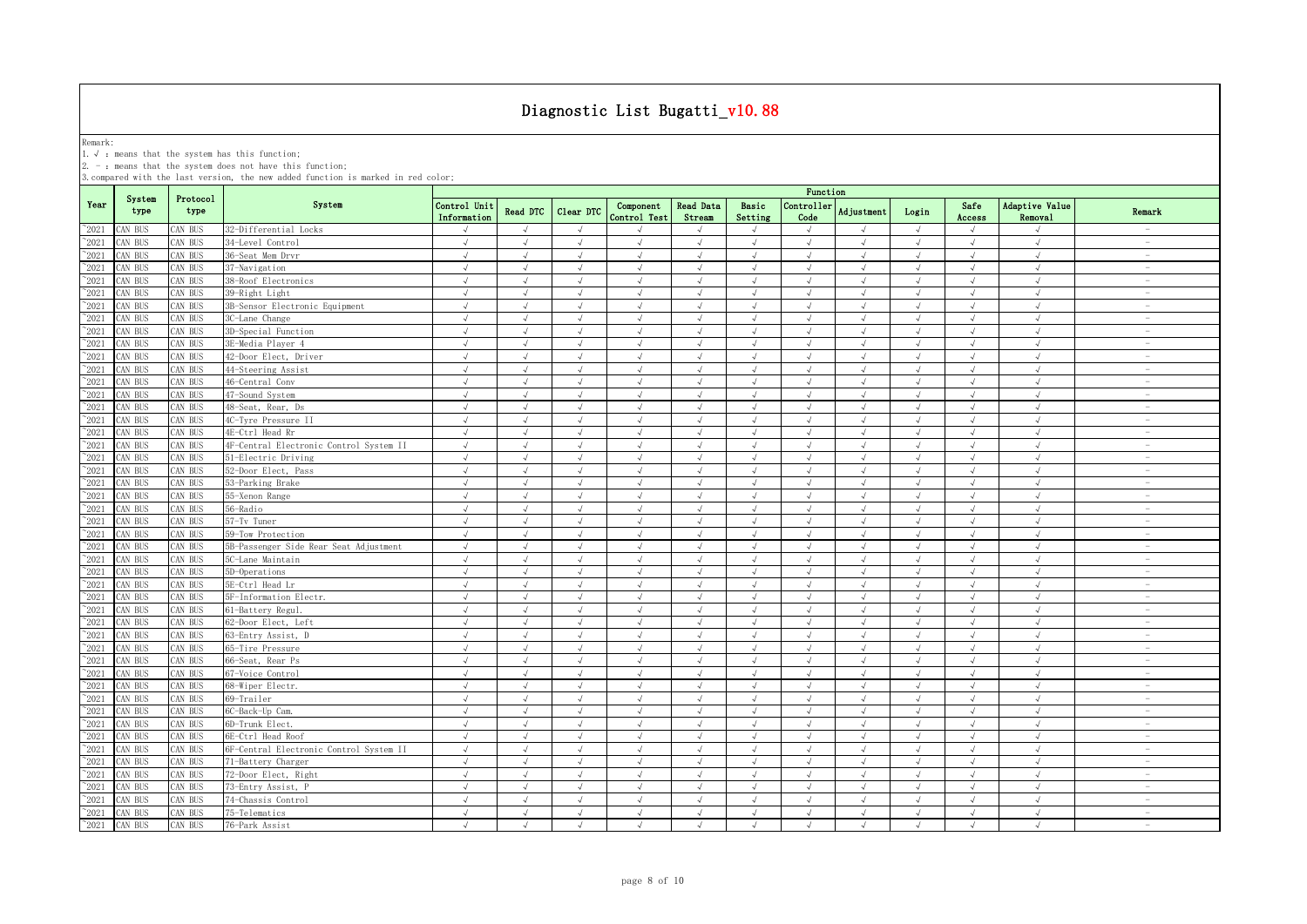Remark:<br>1.√ : means that the system has this function;<br>2. - : means that the system does not have this function;

|                |                |                  |                                             |                             |                 |               |                           |                            |                  | Function           |                   |            |                |                                 |                                 |
|----------------|----------------|------------------|---------------------------------------------|-----------------------------|-----------------|---------------|---------------------------|----------------------------|------------------|--------------------|-------------------|------------|----------------|---------------------------------|---------------------------------|
| Year           | System<br>type | Protocol<br>type | System                                      | Control Unit<br>Information | <b>Read DTC</b> | Clear DTC     | Component<br>Control Test | <b>Read Data</b><br>Stream | Basic<br>Setting | Controller<br>Code | <b>Adjustment</b> | Login      | Safe<br>Access | Adaptive Value<br>Removal       | Remark                          |
| $^{\circ}2021$ | CAN BUS        | CAN BUS          | 77-Telephone                                | $\sqrt{ }$                  | $\sqrt{ }$      | $\sqrt{ }$    | $\mathcal{L}$             |                            | $\sqrt{ }$       | $\sqrt{ }$         | $\sqrt{ }$        | $\sqrt{ }$ | $\sqrt{ }$     | $\sqrt{ }$                      | $\overline{\phantom{a}}$        |
| $^{\sim}2021$  | CAN BUS        | CAN BUS          | 78-Silde Door, Right                        | $\sqrt{ }$                  | $\sqrt{ }$      | $\sqrt{ }$    | $\sqrt{ }$                | $\sqrt{ }$                 | $\sqrt{ }$       | $\sqrt{ }$         | $\sqrt{ }$        | $\sqrt{ }$ | $\sqrt{ }$     | $\sqrt{ }$                      | $\overline{\phantom{a}}$        |
| $^{\sim}2021$  | CAN BUS        | CAN BUS          | 7D-Aux Heat                                 | $\sqrt{ }$                  | $\sqrt{ }$      | $\sqrt{ }$    | $\sqrt{ }$                | $\sqrt{ }$                 | $\sqrt{ }$       | $\sqrt{ }$         | $\sqrt{ }$        | $\sqrt{ }$ | $\sqrt{ }$     | $\sqrt{ }$                      | $\sim$                          |
| 2021           | CAN BUS        | CAN BUS          | 7E-Ctrl Head Dash                           | $\sqrt{ }$                  | $\sqrt{ }$      | $\sqrt{ }$    | $\sqrt{ }$                | $\sqrt{ }$                 | $\sqrt{ }$       | $\sqrt{ }$         | $\sqrt{ }$        | $\sqrt{ }$ | $\sqrt{ }$     | $\sqrt{ }$                      | $\sim$                          |
| 2021           | CAN BUS        | CAN BUS          | 7F-Information Electronic Control System II | $\sqrt{ }$                  | $\sqrt{ }$      | $\sqrt{ }$    | J                         | $\sqrt{ }$                 | $\sqrt{ }$       | $\sqrt{ }$         | $\sqrt{ }$        | $\sqrt{ }$ | $\sqrt{ }$     | $\sqrt{ }$                      | $\overline{\phantom{a}}$        |
| 2021           | CAN BUS        | CAN BUS          | 81-Selector Lever                           | $\sqrt{ }$                  | $\sqrt{ }$      | $\sqrt{ }$    | $\sqrt{}$                 | $\sqrt{ }$                 | $\sqrt{ }$       |                    |                   | $\sqrt{ }$ | $\sqrt{ }$     | $\sqrt{ }$                      | $\overline{\phantom{a}}$        |
| 2021           | CAN BUS        | CAN BUS          | 88-Driver Side Multi-Contour Seat           | $\sqrt{ }$                  | $\sqrt{ }$      | $\sqrt{ }$    | J                         | $\sqrt{ }$                 | $\mathcal{L}$    | $\cdot$            |                   | $\sqrt{ }$ | $\sqrt{ }$     | $\sqrt{ }$                      | $\overline{\phantom{a}}$        |
| 2021           | CAN BUS        | CAN BUS          | 89-Passenger Sidemulti-Contour Seat         |                             |                 |               |                           |                            |                  |                    |                   |            |                | $\sqrt{ }$                      | $\sim$                          |
| $^{\sim}2021$  | CAN BUS        | CAN BUS          | 8A-Driver Side Rear Multi-Contour Seat      | $\sqrt{ }$                  | $\sqrt{ }$      | $\sqrt{ }$    | $\sqrt{ }$                | $\sqrt{ }$                 | $\sqrt{ }$       | J                  | $\sqrt{ }$        | $\sqrt{ }$ | $\sqrt{ }$     | $\sqrt{ }$                      | $\sim$                          |
| $\degree$ 2021 | CAN BUS        | CAN BUS          | 8D-Passenger Siderear Multi-Contour Seat    | $\sqrt{ }$                  | $\sqrt{ }$      | J             | J                         | $\sqrt{ }$                 | $\sqrt{ }$       | J                  | $\sqrt{ }$        | $\sqrt{ }$ | $\sqrt{ }$     | $\sqrt{ }$                      |                                 |
| $^{\sim}2021$  | CAN BUS        | CAN BUS          | 8F-Front Left Safety Belt Tensioner         | $\sqrt{ }$                  | $\sqrt{ }$      | $\sqrt{ }$    | $\sqrt{ }$                | $\sqrt{ }$                 | $\sqrt{ }$       | $\sqrt{ }$         | $\sqrt{ }$        | $\sqrt{ }$ | $\sqrt{ }$     | $\sqrt{ }$                      | $\sim$                          |
| $^{\sim}2021$  | CAN BUS        | CAN BUS          | 90-Safety Belt Tensioner, Front Right       | $\sqrt{ }$                  | $\sqrt{ }$      | $\sqrt{ }$    | $\sqrt{2}$                | $\sqrt{ }$                 | $\sqrt{ }$       |                    | J                 | $\sqrt{ }$ | $\sqrt{ }$     | $\sqrt{2}$                      | $\sim$                          |
| $\degree$ 2021 | CAN BUS        | <b>UDS</b>       | $01$ -Engine                                | $\sqrt{ }$                  | $\sqrt{ }$      | $\sqrt{}$     | $\sqrt{ }$                | $\sqrt{ }$                 | $\sqrt{ }$       | $\sqrt{ }$         | $\sqrt{ }$        | $\sqrt{ }$ | $\sqrt{ }$     | $\sim$                          | $\sim$                          |
| $^{\circ}2021$ | CAN BUS        | <b>UDS</b>       | 02-Auto Trans                               | $\sqrt{ }$                  | $\sqrt{ }$      | $\sqrt{ }$    | $\sqrt{ }$                | $\sqrt{ }$                 | $\sqrt{ }$       | $\sqrt{ }$         | $\sqrt{ }$        | $\sqrt{ }$ | $\sqrt{ }$     | $\sim$                          | $\overline{\phantom{a}}$        |
| $^{\sim}2021$  | CAN BUS        | <b>UDS</b>       | 03-ABS Brakes                               | $\sqrt{ }$                  | $\sqrt{ }$      | $\sqrt{ }$    | $\sqrt{ }$                | $\sqrt{ }$                 | $\sqrt{ }$       | $\sqrt{ }$         | $\sqrt{ }$        | $\sqrt{ }$ | $\sqrt{ }$     | $\sim$                          | $\overline{\phantom{a}}$        |
| $^{\circ}2021$ | CAN BUS        | <b>UDS</b>       | 04-Steering Angle                           | $\sqrt{ }$                  | $\sqrt{ }$      | $\sqrt{ }$    | $\sqrt{ }$                | $\sqrt{ }$                 | $\sqrt{ }$       | $\sqrt{ }$         | $\sqrt{ }$        | $\sqrt{ }$ | $\sqrt{ }$     |                                 | $\overline{\phantom{a}}$        |
| $^{\sim}2021$  | CAN BUS        | <b>UDS</b>       | 05-Acc/Start Auth                           | $\sqrt{ }$                  | $\sqrt{ }$      | $\sqrt{ }$    | $\sqrt{ }$                | $\sqrt{ }$                 | $\sqrt{ }$       | $\sqrt{ }$         | $\sqrt{ }$        | $\sqrt{ }$ | $\sqrt{ }$     | $\sim$                          | $\overline{\phantom{a}}$        |
| $^{\sim}2021$  | CAN BUS        | <b>UDS</b>       | 08-Auto Hvac                                | $\sqrt{ }$                  | $\sqrt{ }$      | $\sqrt{ }$    | $\sqrt{ }$                | $\sqrt{ }$                 | $\sqrt{ }$       | $\sqrt{ }$         | $\sqrt{ }$        | $\sqrt{ }$ | $\sqrt{ }$     | $\sim$                          | $\sim$                          |
| 2021           | CAN BUS        | <b>UDS</b>       | 09-Cent. Elect.                             | $\sqrt{ }$                  | $\sqrt{ }$      | $\sqrt{ }$    | $\sqrt{ }$                | $\sqrt{ }$                 | $\sqrt{ }$       | $\sqrt{ }$         | $\sqrt{}$         | $\sqrt{}$  | $\sqrt{ }$     | $\hspace{0.1mm}-\hspace{0.1mm}$ | $\hspace{0.1mm}-\hspace{0.1mm}$ |
| 2021           | CAN BUS        | <b>UDS</b>       | 10-Park/Steer Assist                        |                             | $\cdot$         |               |                           |                            | $\sqrt{ }$       |                    |                   |            | J              | $\hspace{0.1mm}-\hspace{0.1mm}$ | $\sim$                          |
| 2021           | CAN BUS        | <b>UDS</b>       | 11-engine II                                | $\sqrt{ }$                  | $\sqrt{ }$      | $\sqrt{ }$    | $\sqrt{ }$                | $\sqrt{ }$                 | $\sqrt{ }$       | J                  | J                 | $\sqrt{ }$ | $\sqrt{ }$     | $\sim$                          | $\sim$                          |
| 2021           | CAN BUS        | UDS              | 13-Auto Dist.Reg                            |                             | $\sqrt{ }$      | $\mathcal{L}$ | $\sqrt{ }$                | $\sqrt{ }$                 | $\sqrt{ }$       |                    |                   | $\cdot$    | $\sqrt{ }$     | $\hspace{0.1mm}-\hspace{0.1mm}$ | $\sim$                          |
| $^{\circ}2021$ | CAN BUS        | <b>UDS</b>       | 15-Airbag                                   | J                           | $\sqrt{ }$      | J             | J                         |                            | $\sqrt{ }$       |                    |                   |            | $\sqrt{ }$     |                                 | $\overline{\phantom{a}}$        |
| $^{\sim}2021$  | CAN BUS        | <b>UDS</b>       | 16-Steering Wheel                           | $\sqrt{ }$                  | $\sqrt{ }$      | $\sqrt{ }$    | $\sqrt{ }$                | $\sqrt{ }$                 | $\sqrt{ }$       | $\sqrt{ }$         | $\mathcal{A}$     | $\sqrt{ }$ | $\sqrt{ }$     | $\overline{\phantom{a}}$        | $\overline{\phantom{a}}$        |
| $^{\sim}2021$  | CAN BUS        | <b>UDS</b>       | 17-Instruments                              | $\sqrt{ }$                  | $\sqrt{ }$      | $\sqrt{ }$    | $\sqrt{ }$                | $\sqrt{ }$                 | $\sqrt{ }$       | $\sqrt{ }$         | $\sqrt{ }$        | $\sqrt{ }$ | $\sqrt{ }$     | $\sim$                          | $\sim$                          |
| $^{\sim}2021$  | CAN BUS        | <b>UDS</b>       | 19-CAN Gateway                              | $\sqrt{ }$                  | $\sqrt{ }$      | $\sqrt{ }$    | $\sqrt{ }$                | $\sqrt{ }$                 | $\sqrt{ }$       | $\sqrt{ }$         | $\sqrt{ }$        | $\sqrt{ }$ | $\sqrt{ }$     | $\sim$                          | $\sim$                          |
| $\degree$ 2021 | CAN BUS        | <b>UDS</b>       | 20-High Beam Assist                         | $\sqrt{ }$                  | $\sqrt{ }$      | $\sqrt{ }$    | $\sqrt{ }$                | $\sqrt{ }$                 | $\sqrt{ }$       | $\sqrt{ }$         | $\sqrt{ }$        | $\sqrt{ }$ | $\sqrt{ }$     | $\overline{\phantom{a}}$        | $\overline{\phantom{a}}$        |
| $^{\sim}2021$  | CAN BUS        | <b>UDS</b>       | $22 - Awd$                                  | $\sqrt{ }$                  | $\sqrt{ }$      | $\sqrt{}$     | $\sqrt{ }$                | $\sqrt{ }$                 | $\sqrt{ }$       | $\sqrt{ }$         | $\sqrt{ }$        | $\sqrt{ }$ | $\sqrt{ }$     | $\hspace{0.1mm}-\hspace{0.1mm}$ | $\overline{\phantom{a}}$        |
| $^{\sim}2021$  | CAN BUS        | <b>UDS</b>       | 25-Immobilizer                              | $\sqrt{ }$                  | $\sqrt{ }$      | $\sqrt{ }$    | $\sqrt{ }$                | $\sqrt{ }$                 | $\sqrt{ }$       | $\sqrt{ }$         | $\sqrt{ }$        | $\sqrt{ }$ | $\sqrt{ }$     | $\sim$                          | $\sim$                          |
| $^{\sim}2021$  | CAN BUS        | <b>UDS</b>       | 26-Auto Roof                                | $\sqrt{ }$                  | $\sqrt{ }$      | $\sqrt{ }$    | $\sqrt{ }$                | $\sqrt{ }$                 | $\sqrt{ }$       | $\sqrt{ }$         | $\sqrt{ }$        | $\sqrt{ }$ | $\sqrt{ }$     | $\hspace{0.1mm}-\hspace{0.1mm}$ | $\overline{\phantom{a}}$        |
| $^{\sim}2021$  | CAN BUS        | <b>UDS</b>       | 28-Hvac, Rear                               | $\sqrt{ }$                  | $\sqrt{ }$      | $\sqrt{ }$    | $\sqrt{ }$                | $\sqrt{ }$                 | $\sqrt{ }$       | $\sqrt{ }$         | $\sqrt{ }$        | $\sqrt{ }$ | $\sqrt{ }$     | $\overline{\phantom{a}}$        | $\overline{\phantom{a}}$        |
| $^{\sim}2021$  | CAN BUS        | <b>UDS</b>       | 2B-Steering column lock                     | $\sqrt{ }$                  | $\sqrt{ }$      | $\sqrt{ }$    | $\sqrt{ }$                | $\sqrt{ }$                 | $\sqrt{ }$       | $\sqrt{ }$         | $\sqrt{ }$        | $\sqrt{ }$ | $\sqrt{ }$     | $\sim$                          | $\sim$                          |
| 2021           | CAN BUS        | <b>UDS</b>       | 32-Differential Locks                       | $\sqrt{ }$                  | $\sqrt{ }$      | $\sqrt{ }$    | $\sqrt{ }$                | $\sqrt{ }$                 | $\sqrt{ }$       | $\sqrt{ }$         | $\sqrt{ }$        | $\sqrt{ }$ | $\sqrt{ }$     | $\sim$                          | $\sim$                          |
| 2021           | CAN BUS        | <b>UDS</b>       | 34-Level Control                            | $\sqrt{2}$                  | $\sqrt{ }$      | J             | $\sqrt{2}$                | $\sqrt{ }$                 | $\sqrt{ }$       |                    | $\sqrt{2}$        | $\sqrt{ }$ | $\sqrt{ }$     | $\sim$                          | $\sim$                          |
| 2021           | CAN BUS        | UDS              | 37-Navigation                               | √                           | $\sqrt{ }$      | J             |                           |                            | $\sqrt{ }$       |                    |                   |            | $\sqrt{ }$     | $\sim$                          | $\hspace{0.1mm}-\hspace{0.1mm}$ |
| 2021           | CAN BUS        | <b>UDS</b>       | 3B-Sensor Electronic Equipment              | $\sqrt{ }$                  | $\sqrt{ }$      | $\sqrt{ }$    | $\sqrt{}$                 | $\sqrt{ }$                 | $\sqrt{ }$       | $\sqrt{ }$         | $\sqrt{ }$        | $\sqrt{ }$ | $\sqrt{ }$     | $\sim$                          | $\overline{\phantom{a}}$        |
| 2021           | CAN BUS        | <b>UDS</b>       | 3C-Lane Change                              | $\sqrt{ }$                  | $\sqrt{ }$      | $\sqrt{ }$    | $\sqrt{}$                 | $\sqrt{ }$                 | $\sqrt{ }$       | $\sqrt{ }$         | $\sqrt{ }$        | $\sqrt{ }$ | $\sqrt{ }$     | $\overline{\phantom{a}}$        | $\overline{\phantom{a}}$        |
| $^{\sim}2021$  | CAN BUS        | <b>UDS</b>       | 42-Door Elect, Driver                       | $\sqrt{ }$                  | $\sqrt{ }$      | $\sqrt{ }$    | $\sqrt{ }$                | $\sqrt{ }$                 | $\sqrt{ }$       | $\sqrt{ }$         | $\sqrt{ }$        | $\sqrt{ }$ | $\sqrt{ }$     | $\overline{\phantom{a}}$        | $\overline{\phantom{a}}$        |
| $^{\sim}2021$  | CAN BUS        | <b>UDS</b>       | 44-Steering Assist                          | $\sqrt{ }$                  | $\sqrt{ }$      | $\sqrt{ }$    | $\sqrt{ }$                | $\sqrt{ }$                 | $\sqrt{ }$       | $\sqrt{ }$         | $\sqrt{ }$        | $\sqrt{ }$ | $\sqrt{ }$     |                                 | $\overline{\phantom{a}}$        |
| $\degree$ 2021 | CAN BUS        | <b>UDS</b>       | 47-Sound System                             | $\sqrt{ }$                  | $\sqrt{ }$      | $\sqrt{ }$    | $\sqrt{2}$                | $\sqrt{ }$                 | $\sqrt{ }$       | $\sqrt{ }$         | $\sqrt{2}$        | $\sqrt{ }$ | $\sqrt{ }$     | $\overline{\phantom{a}}$        | $\sim$                          |
| $^{\sim}2021$  | CAN BUS        | <b>UDS</b>       | 51-Electric Driving                         | $\sqrt{ }$                  | $\sqrt{ }$      | $\sqrt{ }$    | $\sqrt{ }$                | $\sqrt{ }$                 | $\sqrt{ }$       | $\sqrt{ }$         | $\sqrt{ }$        | $\sqrt{ }$ | $\sqrt{ }$     | $\sim$                          | $\hspace{0.1mm}-\hspace{0.1mm}$ |
| $\degree$ 2021 | CAN BUS        | <b>UDS</b>       | 52-Door Elect, Pass                         | $\sqrt{ }$                  | $\sqrt{ }$      | $\sqrt{ }$    | $\sqrt{}$                 | $\sqrt{ }$                 | $\sqrt{ }$       | $\sqrt{ }$         | $\sqrt{ }$        | $\sqrt{ }$ | $\sqrt{ }$     | $\sim$                          | $\sim$                          |
| $^{\sim}2021$  | CAN BUS        | <b>UDS</b>       | 53-Parking Brake                            | $\sqrt{ }$                  | $\sqrt{ }$      | $\sqrt{ }$    | $\sqrt{ }$                | $\sqrt{ }$                 | $\sqrt{ }$       | $\sqrt{ }$         | $\sqrt{ }$        | $\sqrt{ }$ | $\sqrt{ }$     | $\overline{\phantom{a}}$        | $\overline{\phantom{a}}$        |
| $^{\sim}2021$  | CAN BUS        | <b>UDS</b>       | 55-Xenon Range                              | $\sqrt{ }$                  | $\sqrt{ }$      | $\sqrt{ }$    | $\sqrt{}$                 | $\sqrt{ }$                 | $\sqrt{ }$       | $\sqrt{ }$         | $\sqrt{ }$        | $\sqrt{ }$ | $\sqrt{ }$     | $\sim$                          | $\sim$                          |
| $^{\sim}2021$  | CAN BUS        | <b>UDS</b>       | 65-Tire Pressure                            | $\sqrt{ }$                  | $\sqrt{ }$      | $\sqrt{ }$    | $\sqrt{ }$                | $\sqrt{ }$                 | $\sqrt{ }$       | $\sqrt{ }$         | $\sqrt{ }$        | $\sqrt{ }$ | $\sqrt{ }$     | $\sim$                          | $\overline{\phantom{a}}$        |
| $^{\sim}2021$  | CAN BUS        | <b>UDS</b>       | 6C-Back-Up Cam                              | $\sqrt{ }$                  | $\sqrt{ }$      | $\sqrt{ }$    | $\sqrt{ }$                | $\sqrt{ }$                 | $\sqrt{ }$       | $\sqrt{ }$         | $\sqrt{ }$        | $\sqrt{ }$ | $\sqrt{ }$     | $\hspace{0.1mm}-\hspace{0.1mm}$ | $\overline{\phantom{a}}$        |
| $^{\sim}2021$  | CAN BUS        | <b>UDS</b>       | 6D-Trunk Elect.                             | $\sqrt{ }$                  | $\sqrt{ }$      | $\sqrt{}$     | $\sqrt{ }$                | $\sqrt{ }$                 | $\sqrt{ }$       | $\sqrt{ }$         | $\sqrt{ }$        | $\sqrt{ }$ | $\sqrt{ }$     | $\sim$                          | $\hspace{0.1mm}-\hspace{0.1mm}$ |
| $^{\circ}2021$ | CAN BUS        | <b>UDS</b>       | 6F-Central Electronic Control System II     | $\sqrt{ }$                  | $\sqrt{ }$      | $\sqrt{ }$    | $\sqrt{ }$                | $\sqrt{ }$                 | $\sqrt{ }$       | $\sqrt{ }$         | $\sqrt{ }$        | $\sqrt{ }$ | $\sqrt{ }$     | $\sim$                          | $\sim$                          |